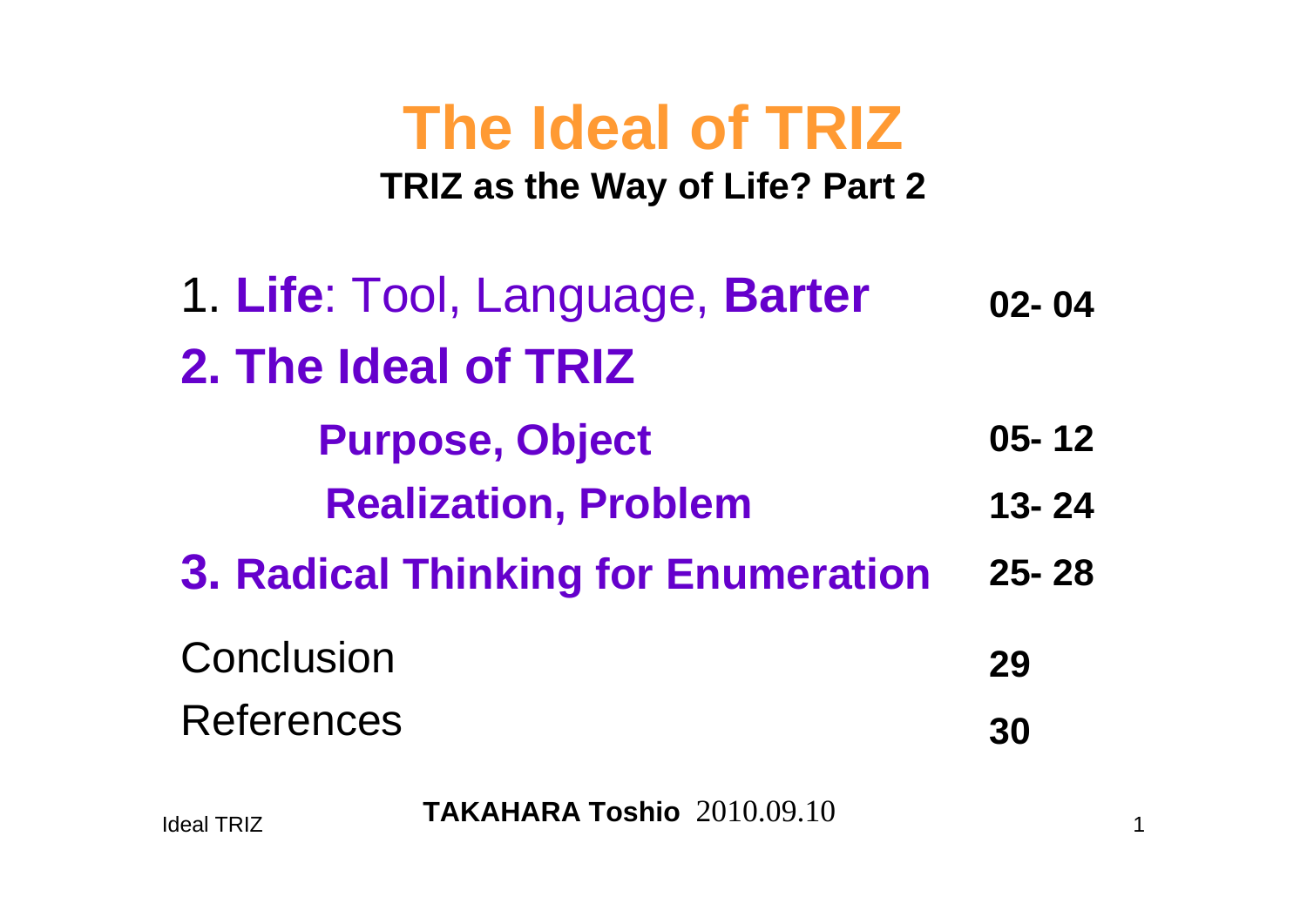# **1. Life** 1.1 Barter

- **Invention of tool** brings about technology. **Invention of language** brings about communication.
- As same as tool and language **"barter" was invented** at some stage of the history of human. What brings about "barter" in history? What "barter" brings about in history? We must answer these two questions by logic.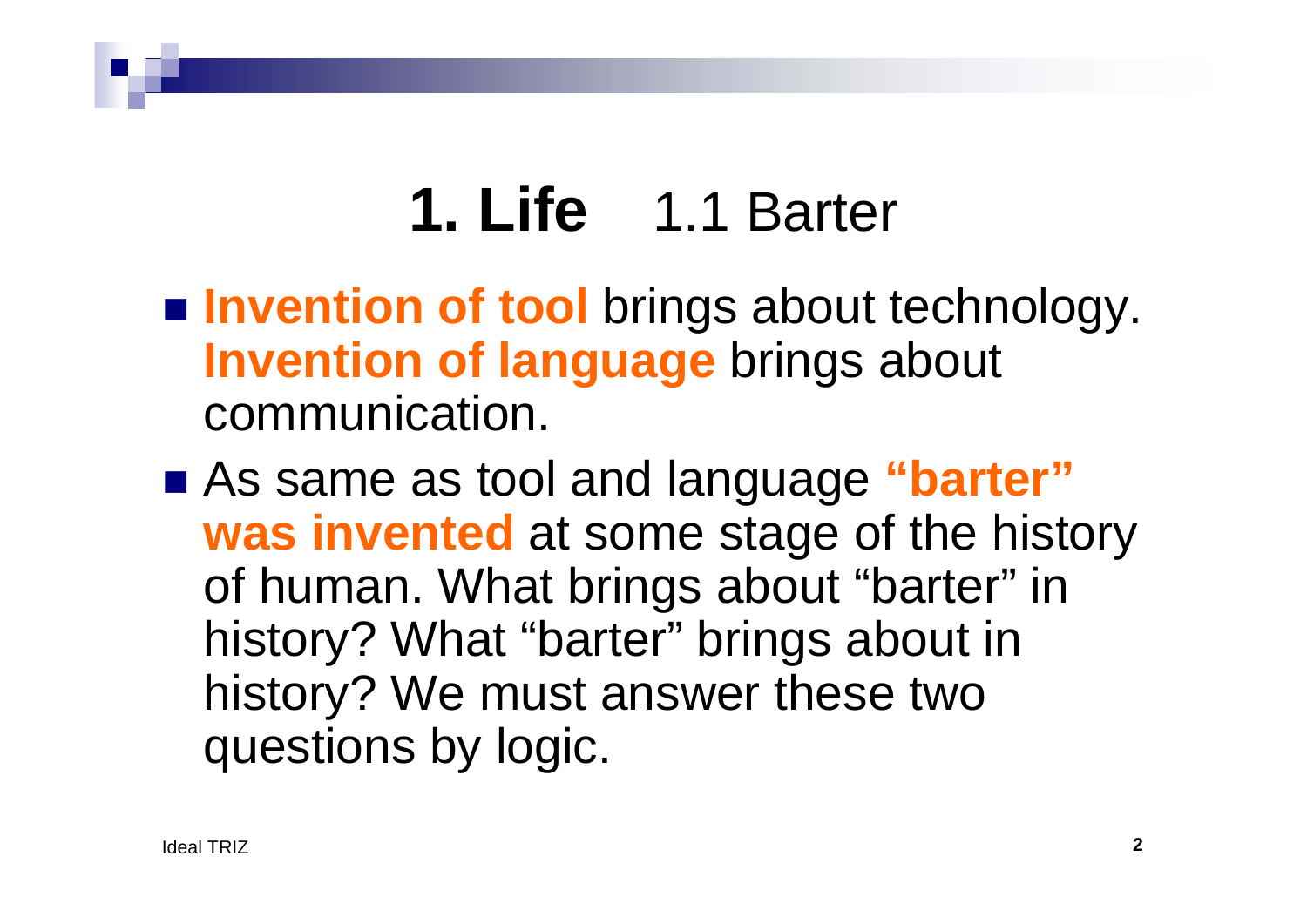# **1. Life** 1.1 Barter

Before barter was invented, human being does not have the consciousness of individual, community nor possessing.

1. Recognition that my community has something and other community has another thing. Both have attributes to be bartered.

2. Image that we will give you something we have and you will give us something you have.

3. When, where and what quantity?

Something to be bartered is not changed. Common idea for you and us in representatives of each

community is the start of barter. In this time two

Ideal TRIZz 3 Objects have the same attributes.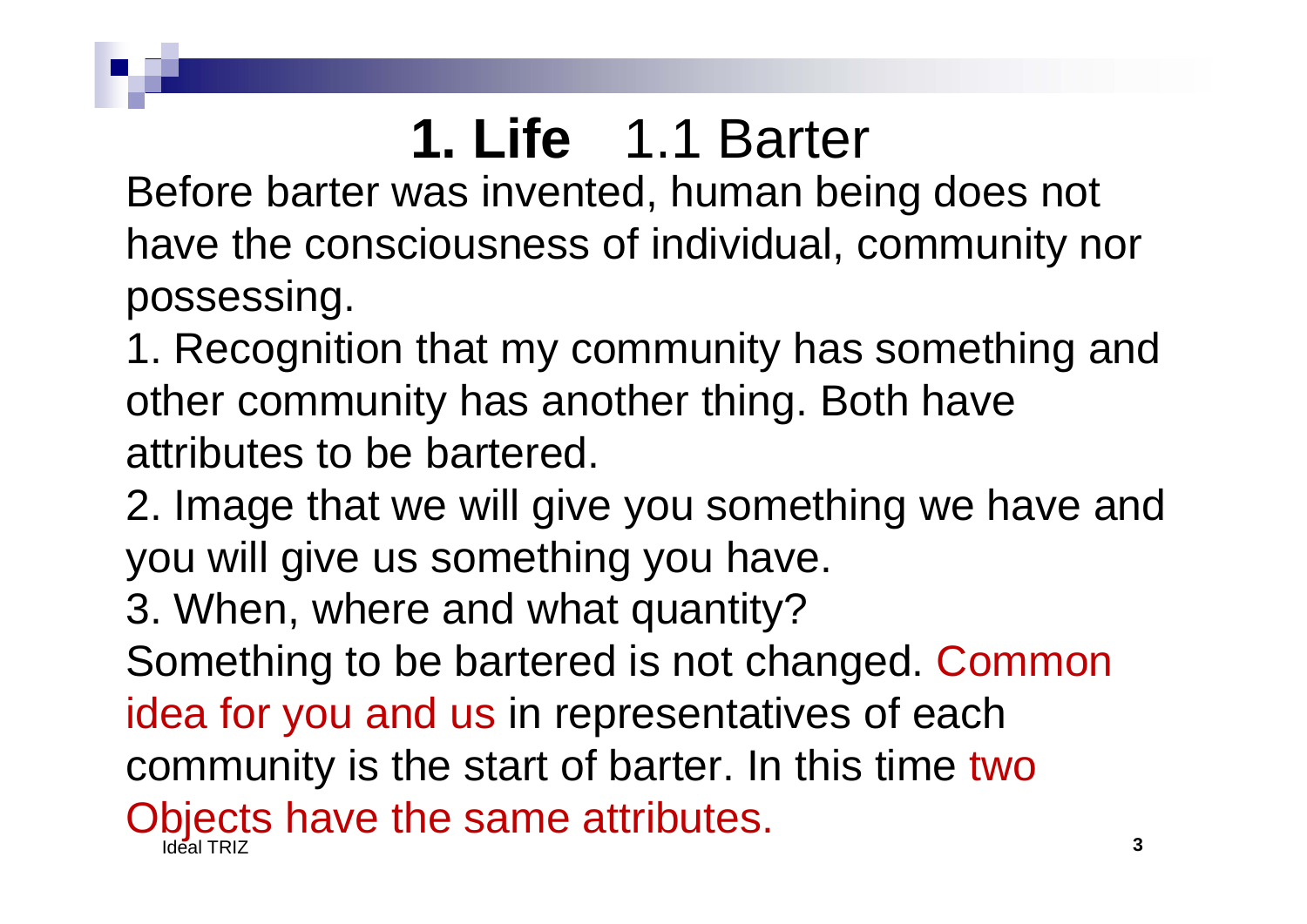# **1. Life** 1.2 Life

Matter and its movements <sup>→</sup>**Technology** Idea and its movements (including religion, sense of value): Common Mind →**Institution**

e.g. Politics, Economy, Family, Company

■ Intentional change (Resolving Differences) via **Technology and Institution**

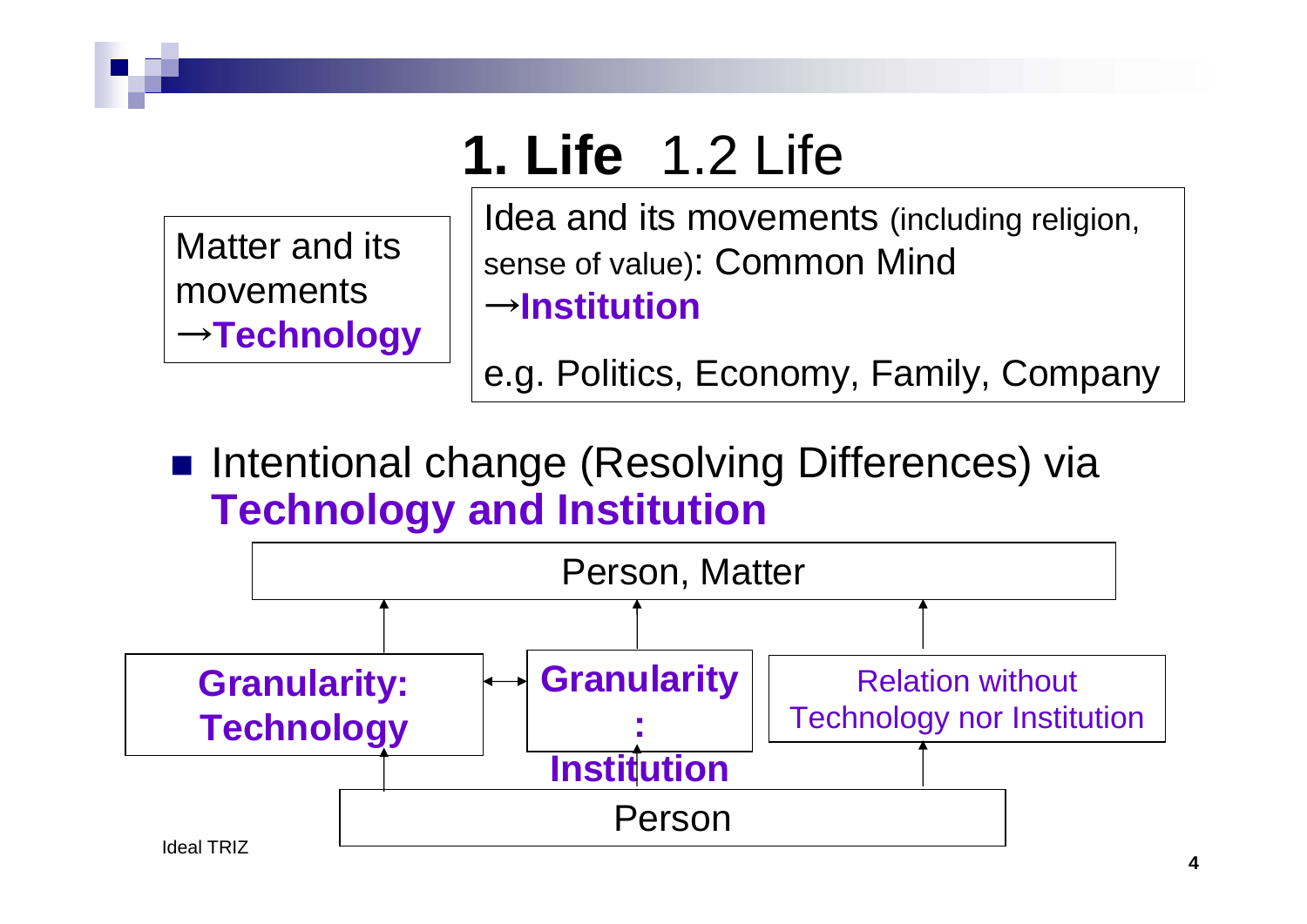# **2. The Ideal of TRIZ 2.1 Purpose**

- Everyone can fulfill proper purposes **immediately without any resources,**
- by dealing with Object everything **one can recognize and**
- **by specifying one of possible types of change.**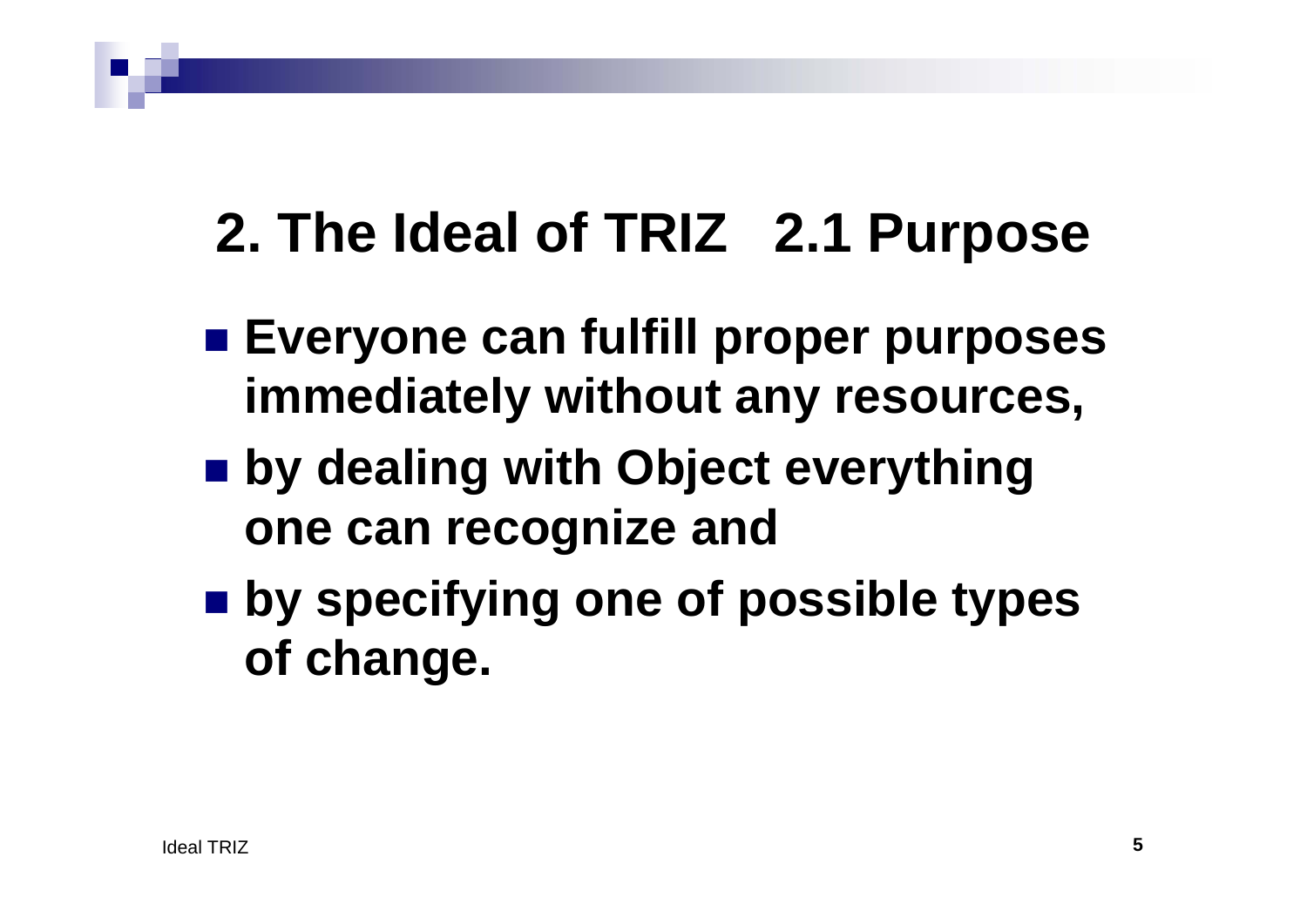# **2. The Ideal of TRIZ 2.2 Starting Point**

- TRIZ is an assemblage of **formal methods** consisting of changing 1 value of 1 attribute, handling 2 values of 1 Object (PC), handling 2 attributes (TC) and segmenting and merging of attributes and Objects, which cover **all type of change of Object**. [TS4]
- This seems to mean that TRIZ could be a unified **thought and method** applicable to every action in every area and become **formal basic of operational science.**
- Contents change depending on view of purposes or applied area ( contents of existing TRIZ is preserved) but form can be the same.
- **This is the starting point.**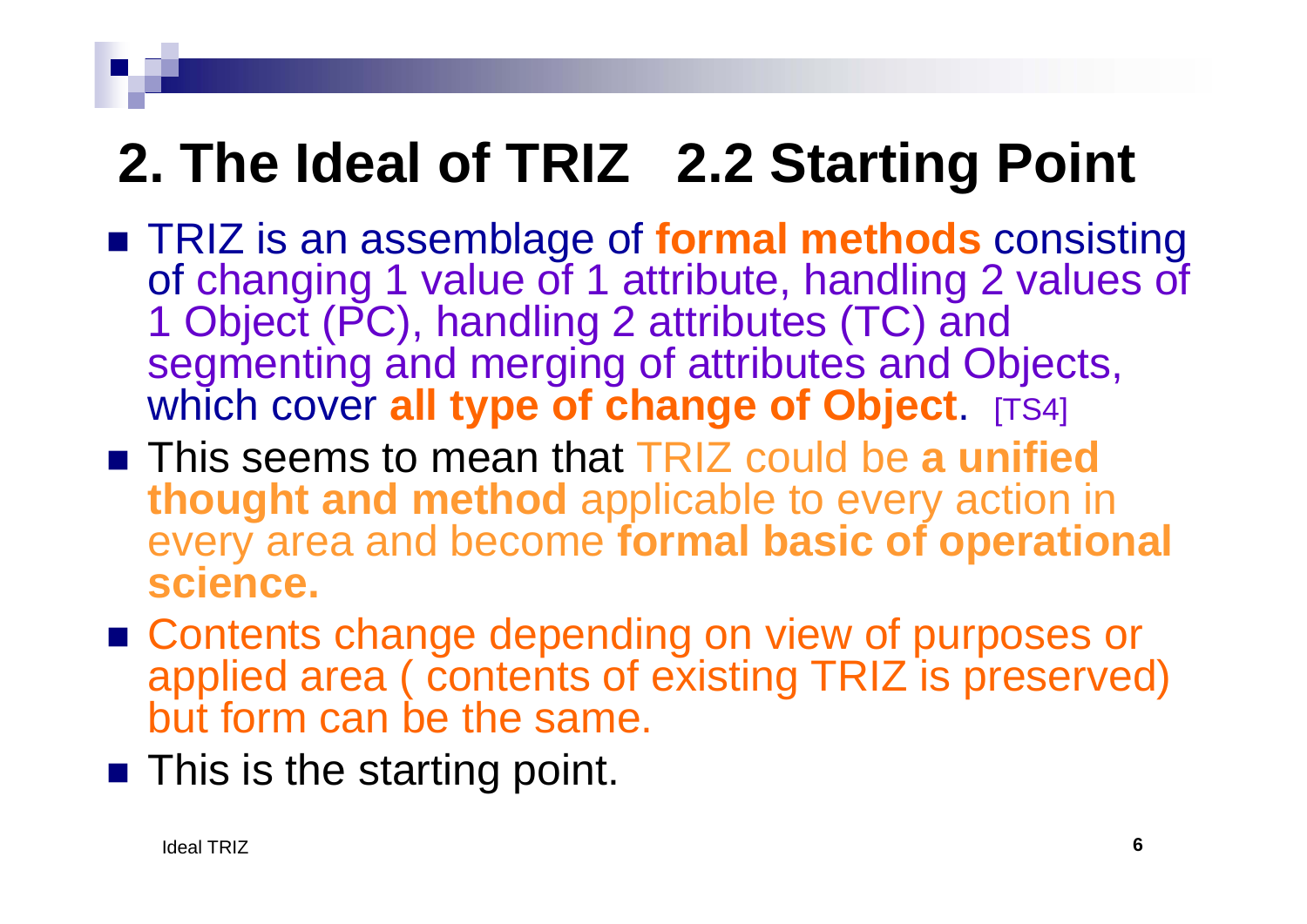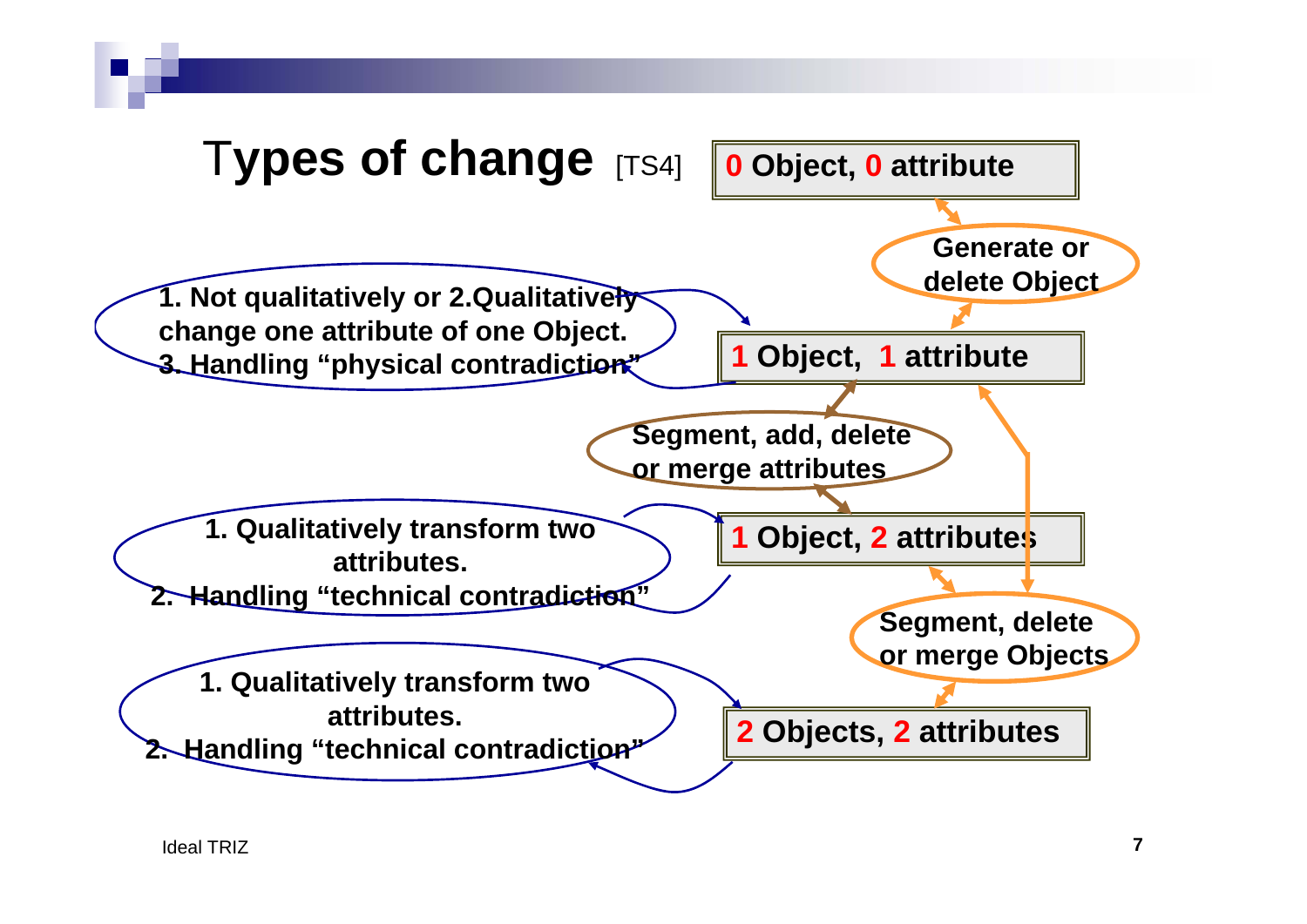## **2. The Ideal of TRIZ 2.3** Object Requirements of grasping Object in common sense are able

1. To describe differences between Object and other thing.

2. To enumerate kinds of Object which needs different way to handle,

3. To describe inner structure of Object.

These three are indispensable to make us recognize, define Object and change Object.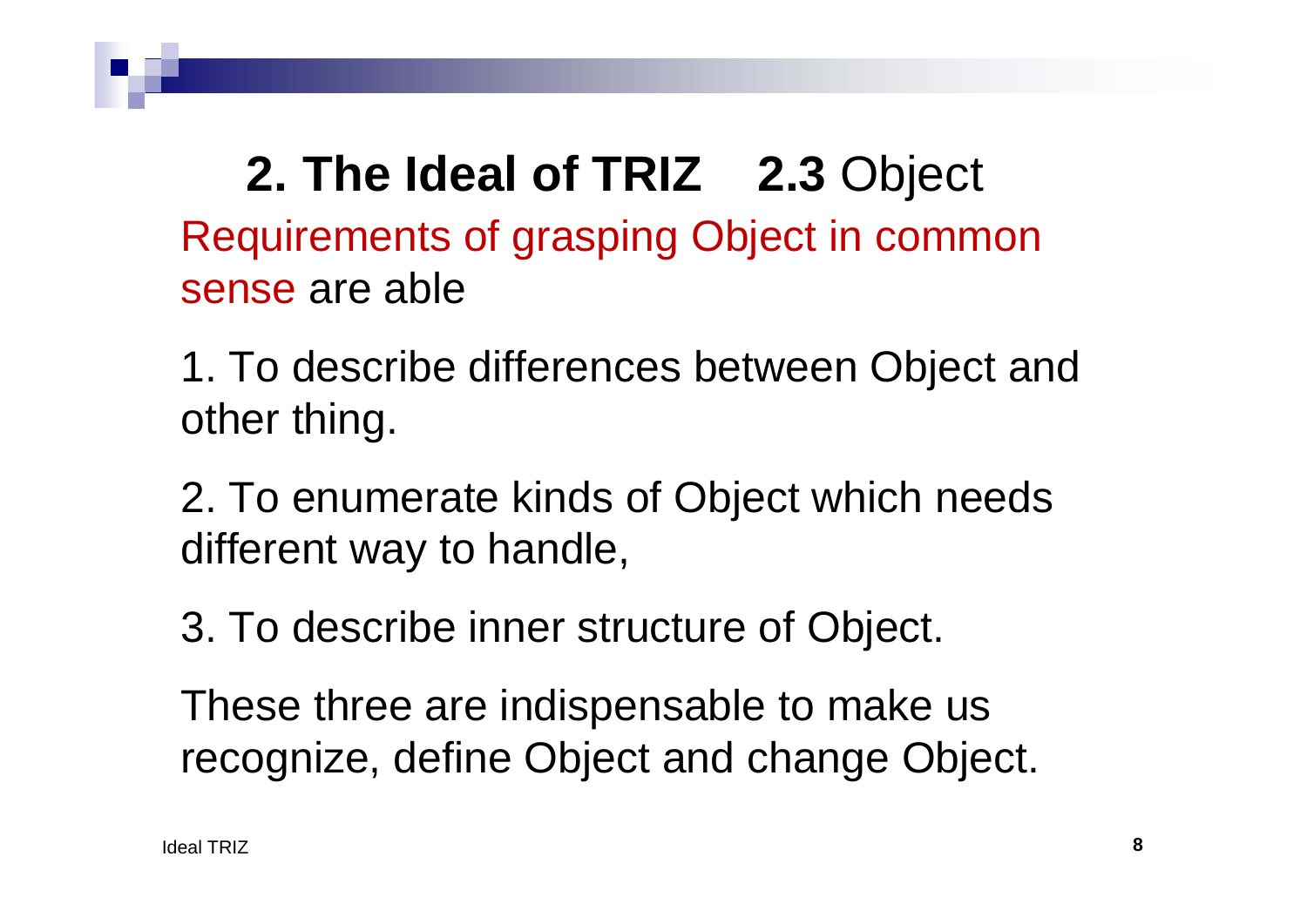## **2. The Ideal of TRIZ 2.3** Object

- An element of anything recognizable is called **Object**. I recognize three kinds of Objects. *70/100* cf. Definition by Fey
	- [TJ] 1. **Matter** :System Object
		- 2. Fixed **"Mind" or "Idea"** :System Object

21. Information of individual or common notion which is taken by physical entity

22. My fixed mind

3. **Movement** or Action:Process Object **Movement** is **process** from a viewpoint of time and **action** from a viewpoint of relation between itself and other thing **to change** itself and other thing.

- → I, Other Person, Matter, Movement at different granularity
- Granularity= Size, magnitude or scope in space and/ or time and degree of abstraction
- Function= (primarily) Meaning of Process Object, (secondly) Meaning of attributes of Object
- **Structure**= Granularity and inner structure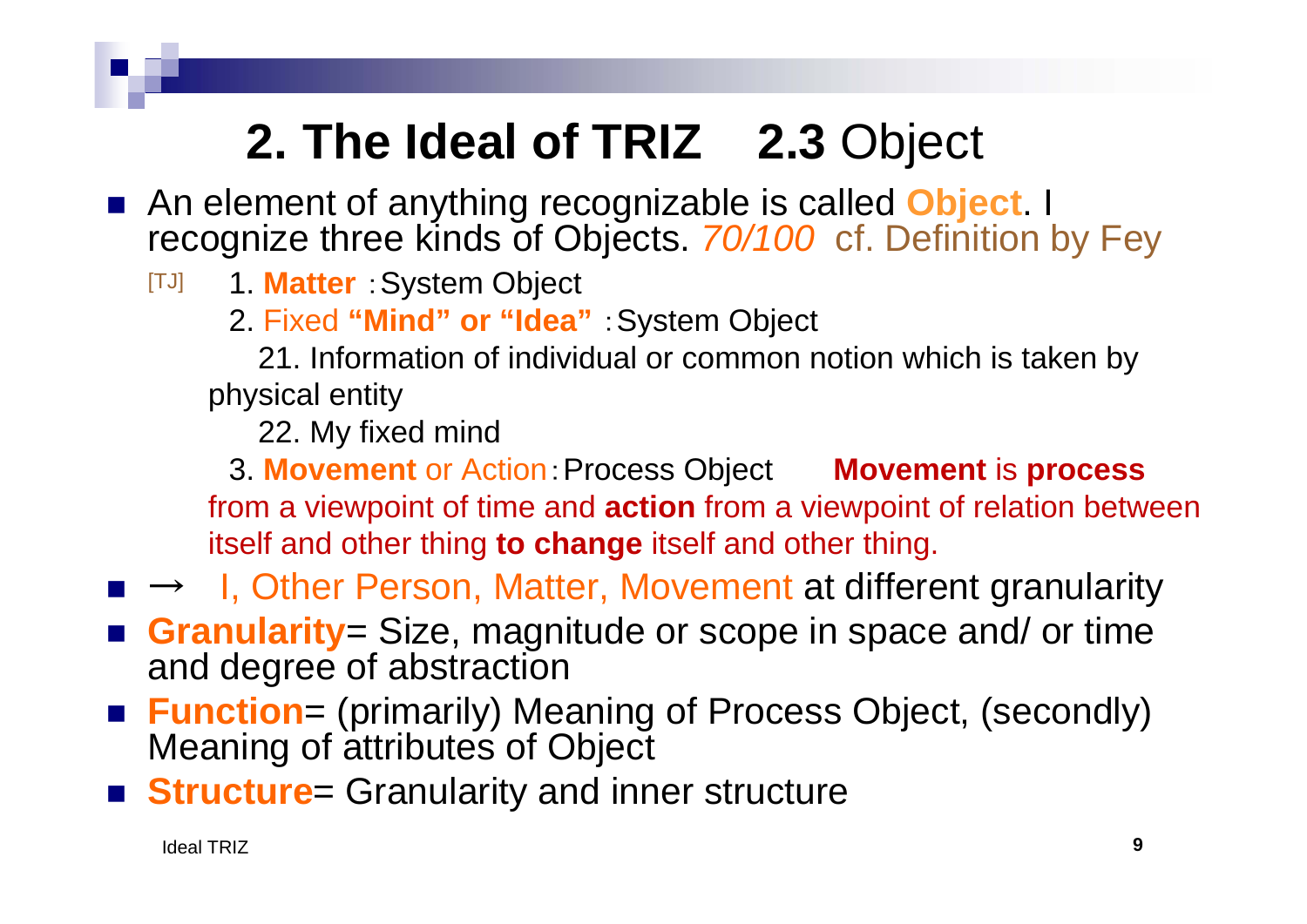## **2. The Ideal of TRIZ 2.3** Object Fey' s Definition

- **Object - Article, Product** *50/100*
- A component of the system that is to be controlled, processed or modified (e.g, moved, machined, bent, turned, heated, expanded, charged, illuminated, measured, detected, etc.).

http://www.triz-journal.com/dictionary/Object\_- Article, Product-253.htm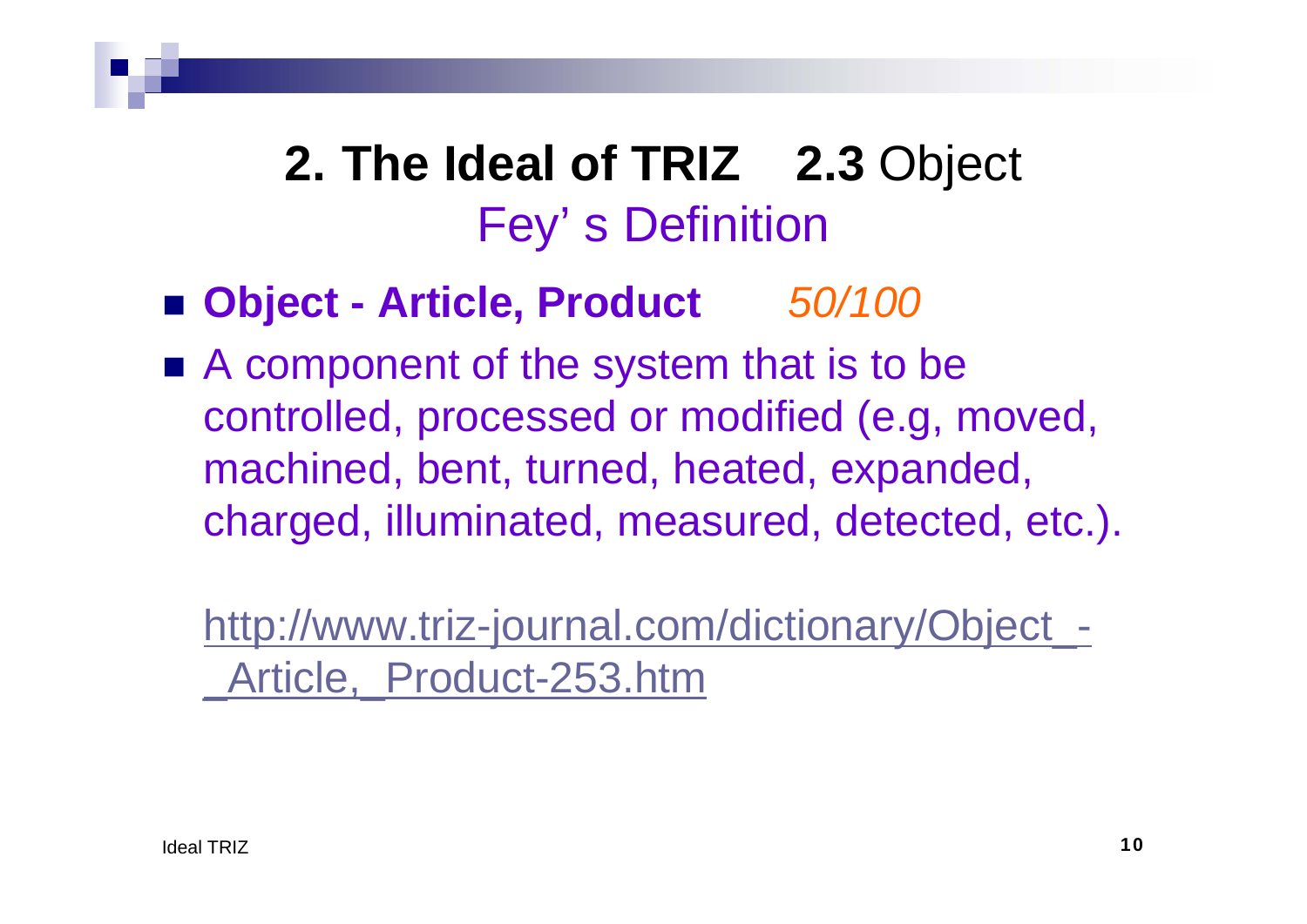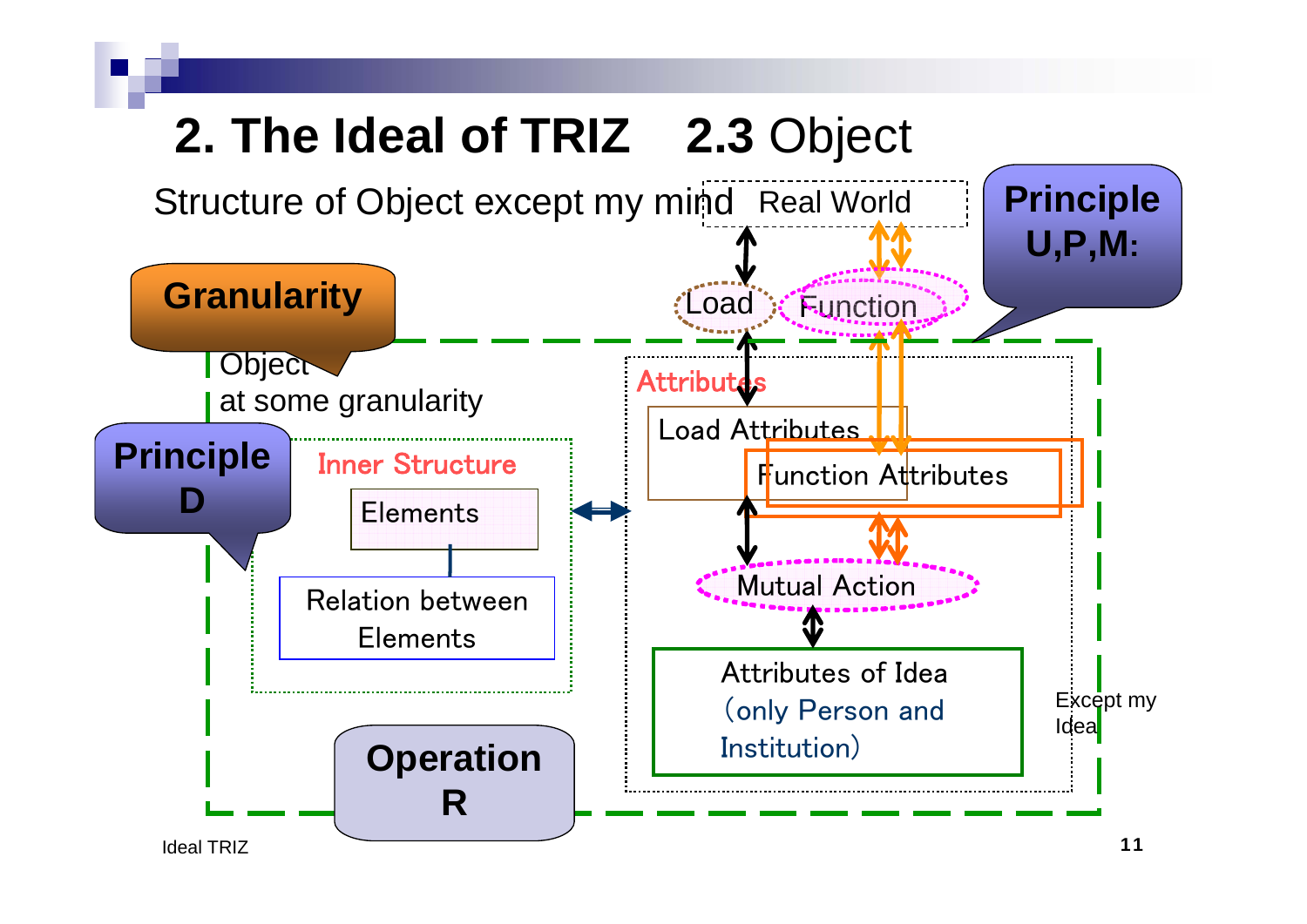# **2. The Ideal of TRIZ 2.4** Viewpoint of Purposes

1) Make new function : Make new system or add new function to existing system 2) Solve issues : Solve problems in existing system 3) Idealize:Improve functions in existing system or realize existing functions with less resources The differences between these three  $\text{Tr}\left\{S_1\right\}$  are relative. **Any difference or problem is formulated by any viewpoints? using terminology of Object**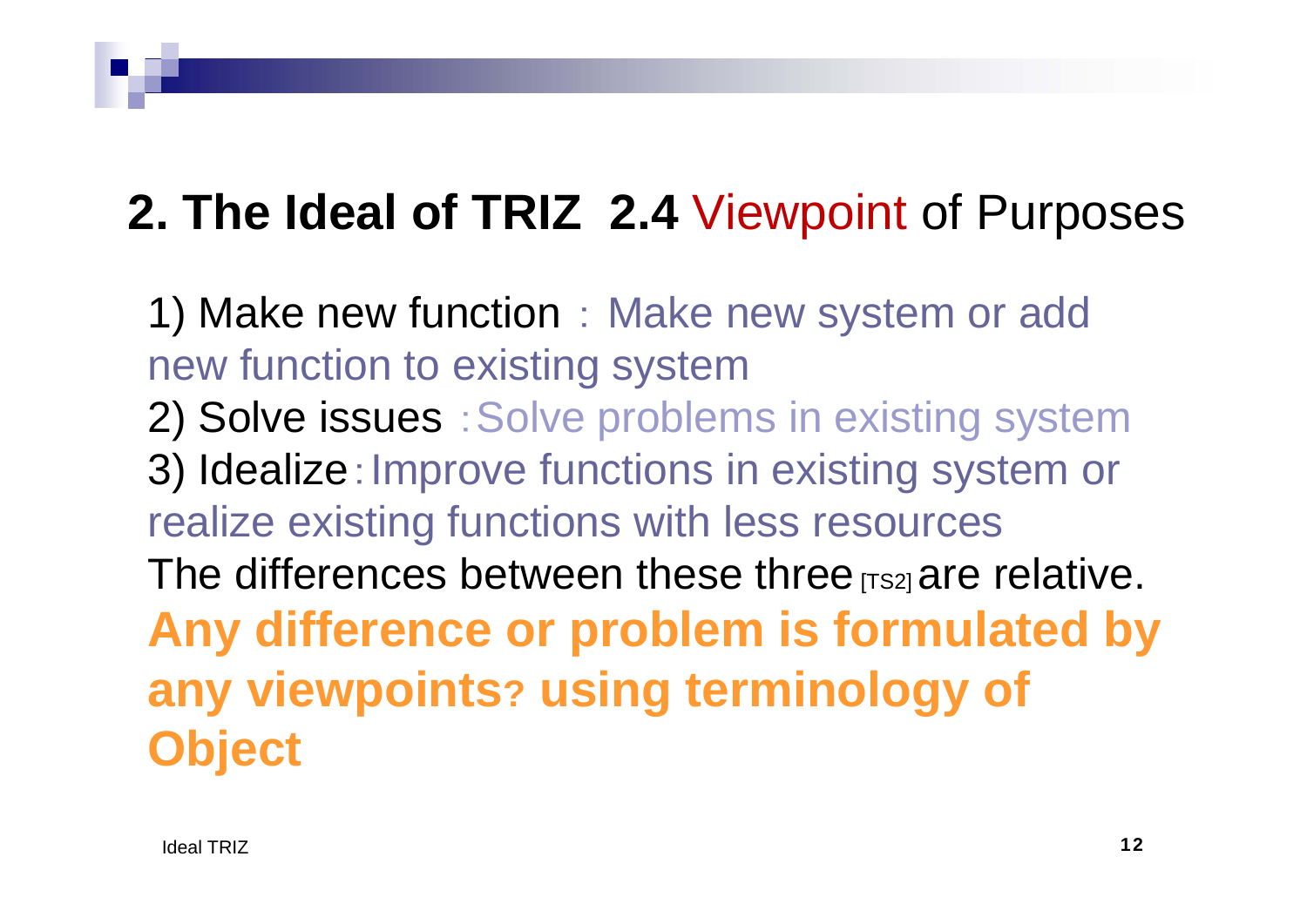### **2. The Ideal of TRIZ 2.5** Elements of Realization

- 1) Transform purpose P into type of Object change
- 2) Transform type of Object change to the other type of Object change
- 3) Transform type of Object change into solution S

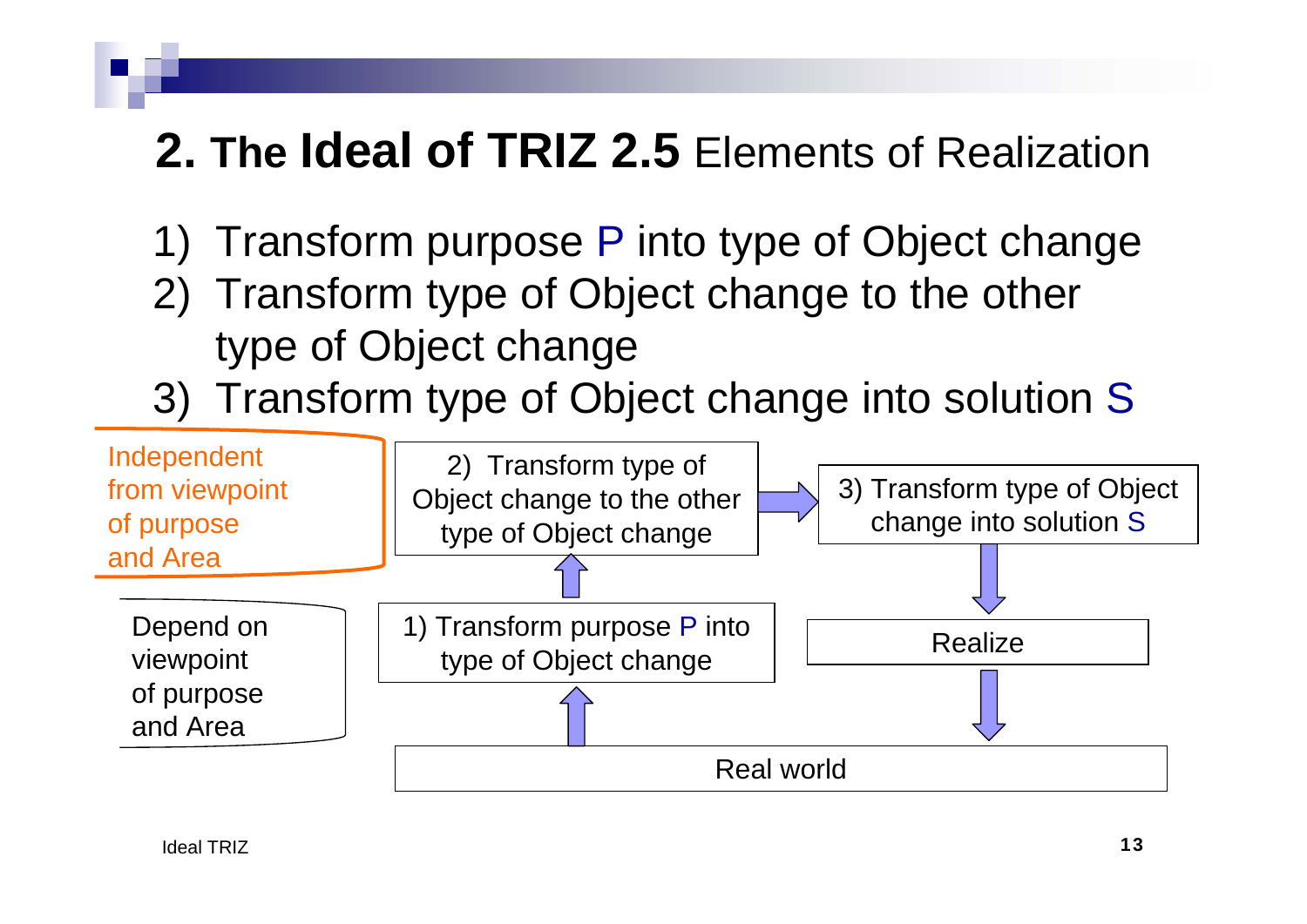# **2. The Ideal of TRIZ 2.5** Elements of Realization1)-1 **1) Transform purpose into type of Object change**

**P- O1**: **Change one Object;** change one attribute, delete or generate attribute or delete or generate Object within one Object.

<sup>a</sup>)Purpose can be reached directly by a change of one attribute using existing environment

b) Purpose can be reached by using causal relation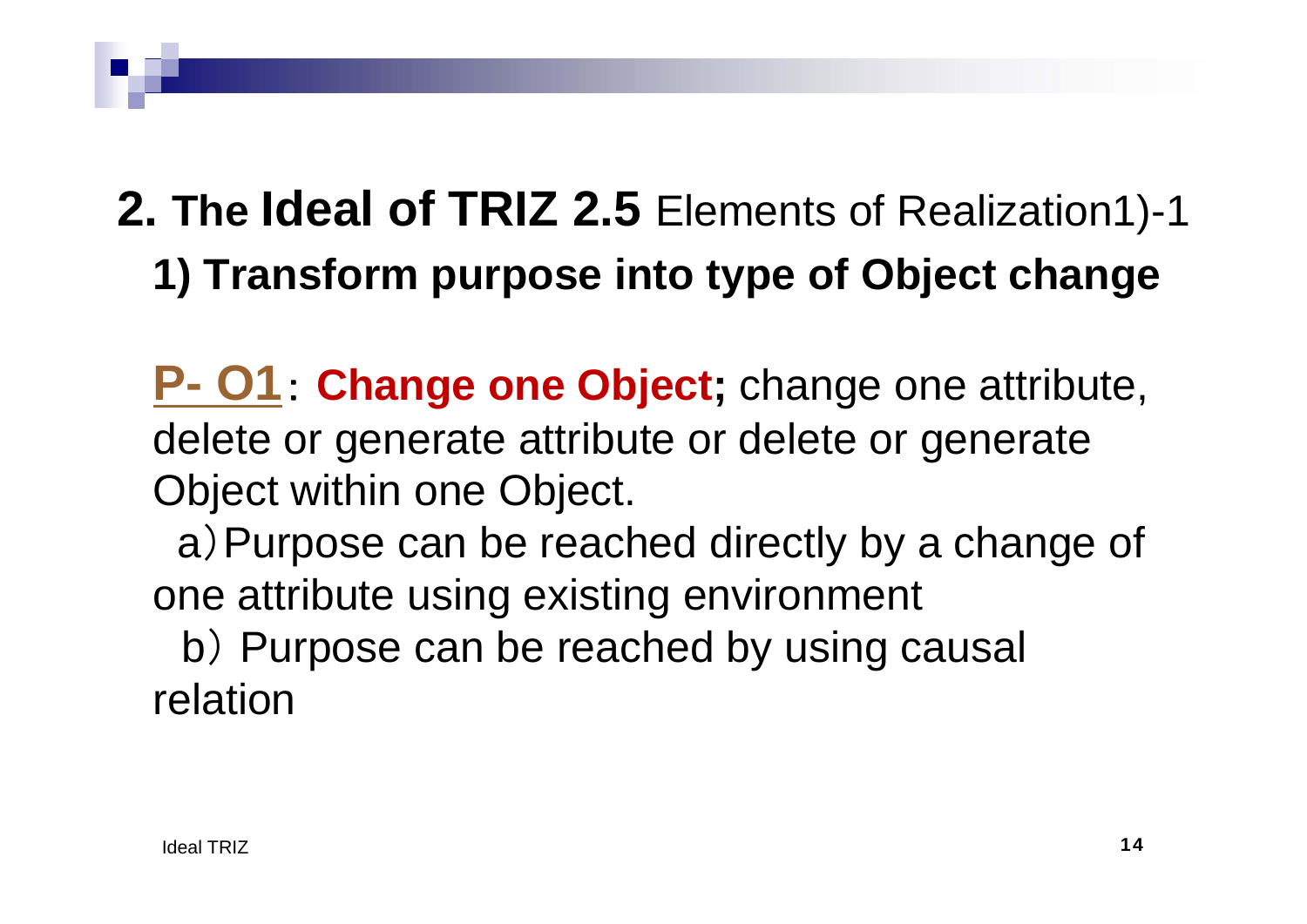## **2. The Ideal of TRIZ 2.5** Elements of Realization1)-2

**P- O2(PC)- S**:Transform purpose into handling two values of one attribute of one Object which is Physical Contradiction 2 **PC2** 

c.f.: Physical Contradiction 1 **PC1** expresses movement of the real world

**P- O2(TC)- S** :Transform purpose into Technical Contradiction 2 **TC2** with two attributes of one or two **Objects** 

Expansion of usual Technical Contradiction 1 **TC1**  which is handling two attributes of one or two Objects caused by side effect of solution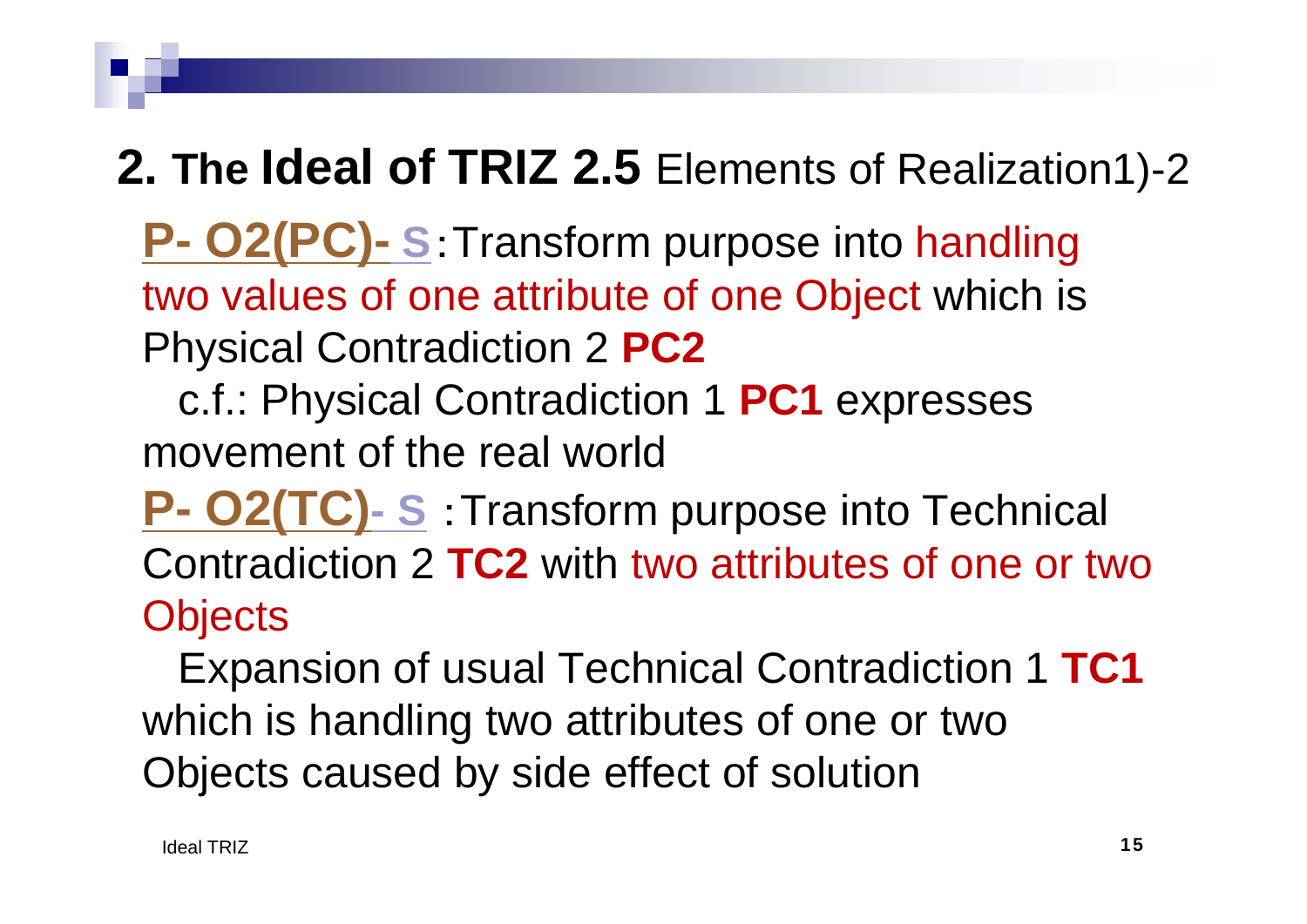## **2. The Ideal of TRIZ 2.5** Elements of Realization2)-1

2) Transform type of Object change to the other type of Object change **O1- O1**: Transform by the law autonomously Change of one attribute can autonomously cause deleting Object or attributes, generating Object or attributes according to the law of the mutual transformation of quantitative and qualitative changes or its expansion.

**O1- O2**: Transform by side-effect autonomously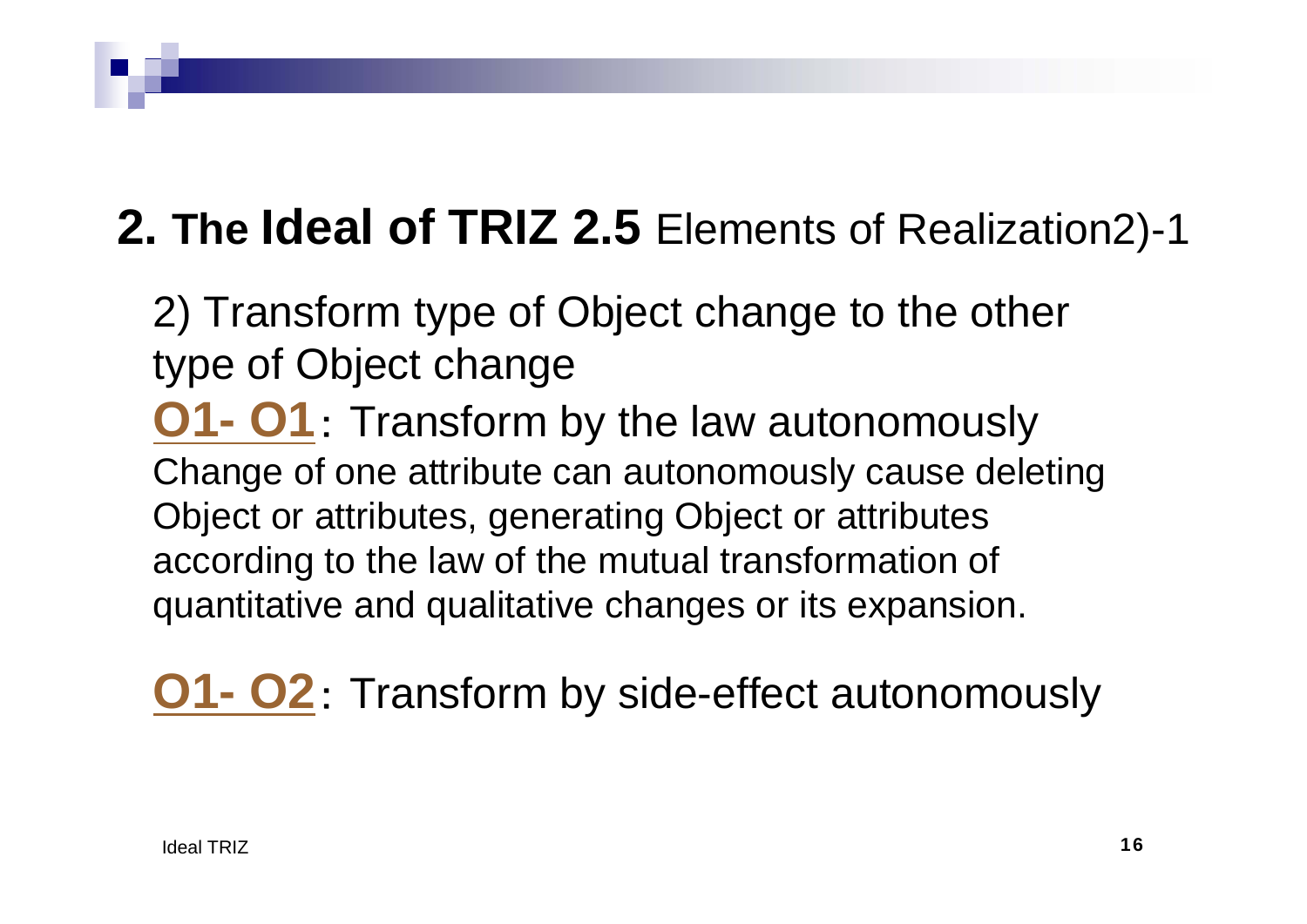#### **2. The Ideal of TRIZ 2.5** Elements of Realization 2)-2

### **O2- O2(TC)- S**: **Handling Technical Contradiction 1 TC1 to deal with side effects**

Dealing with side effects under environment of usual Technical Contradiction 1

Even making new function or idealization can cause side effects. Technical Contradiction 1 does not necessarily depend on Physical Contradiction.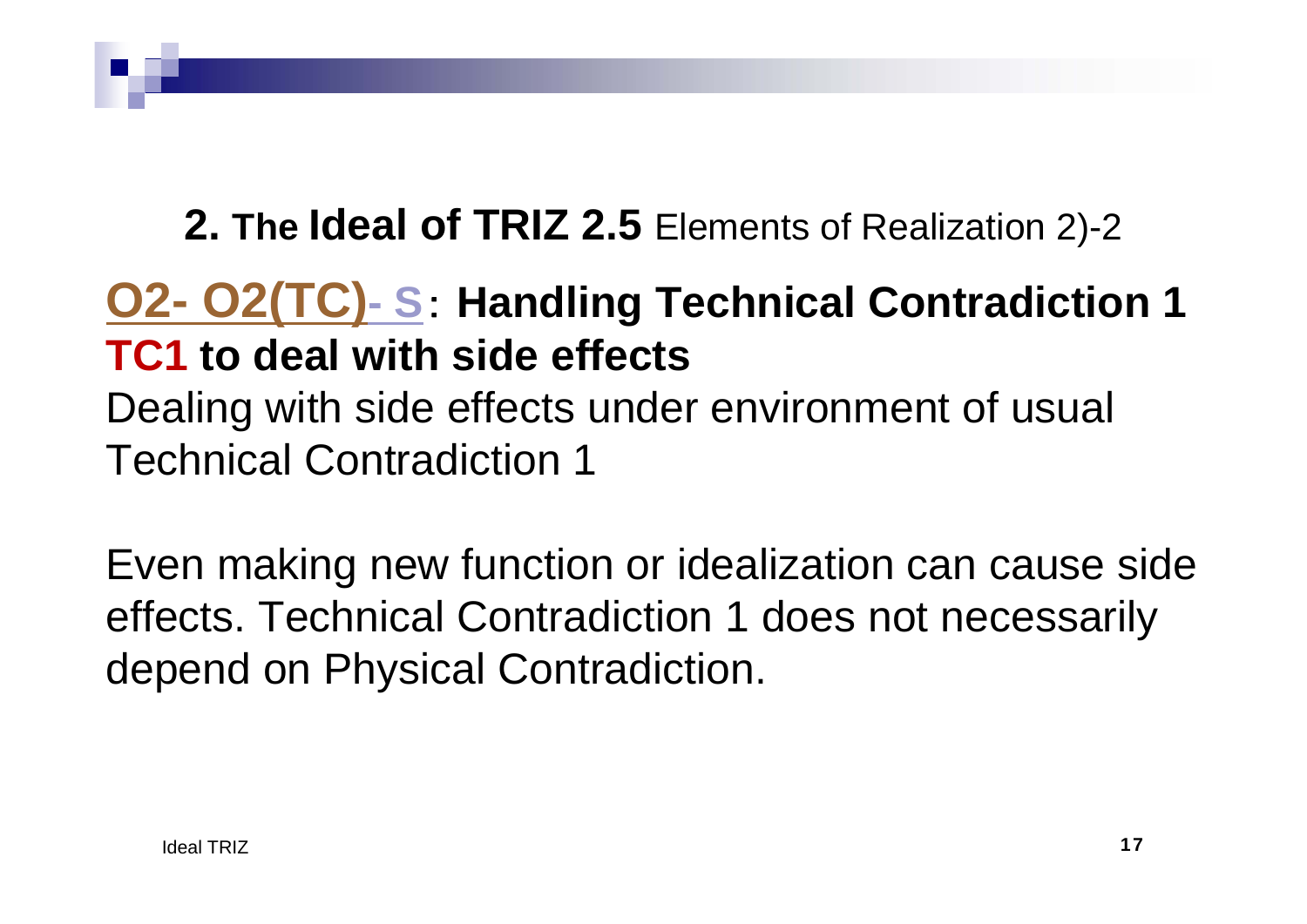# **2. The Ideal of TRIZ 2.5** Elements of Realization3)

- 3) Transform into solution
- **O1- S**: Transform within one value of one attribute

of one (Except my mind) [TS4]

**Method**

**Object Transformation Principle U Object Transformation Principle P Object Transformation Principle M**



**"Substance- Field"** is one of the cases Object is matter in **U Object Operation R** : We can bring in, bring out or replace Object or its element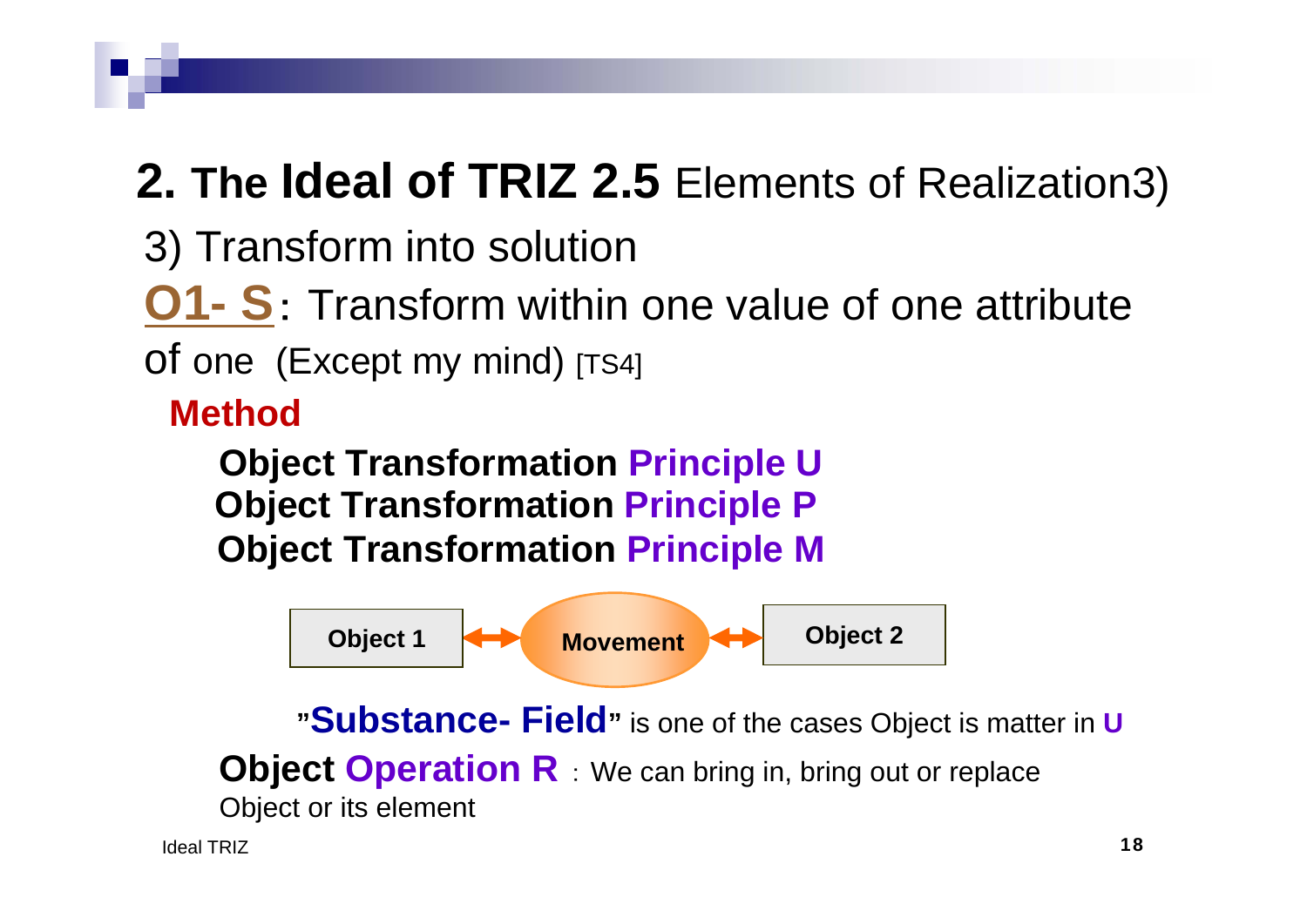#### **O1- S :** (Continued)

**"object" is whole Object or element of inner structure of Object.** 

**Object Transformation Principle D**: **Change of inner structure consisting of elements and the relation between them**

**O2- S** : Transform type of Object change into solution within two attributes of two Objects This is buried in Separation Principles, Contradiction Matrix, 40 Principles [TS4] at present.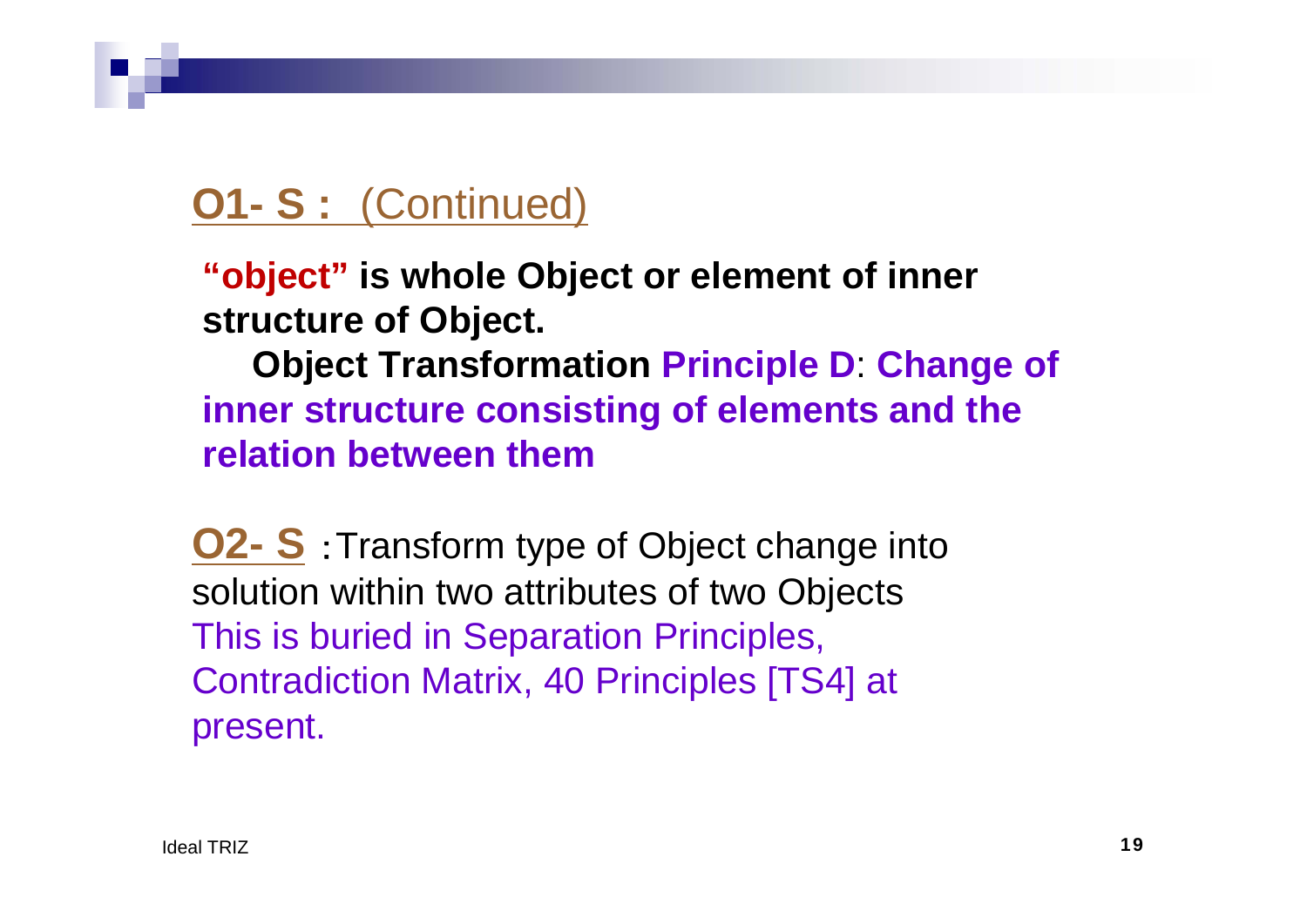# **2. The Ideal of TRIZ 2.6** Four Types of Realization

## **1) P- O1, (O1- O1), O1- S**

Change one Object for all purposes.

### **2) P- O1, (O1- O1),O1- O2, O2- O2 (TC), O2- S**

If case 1)would cause side effects we must solve Technical Contradiction 1 TC1 afterwards.

### **3) P- O2 (PC), O2- S**

Solve Physical Contradiction 2 PC2 in advance. **4) P- O2** (**TC**)**, O2- S**

Solve Technical Contradiction 2 TC2 in advance.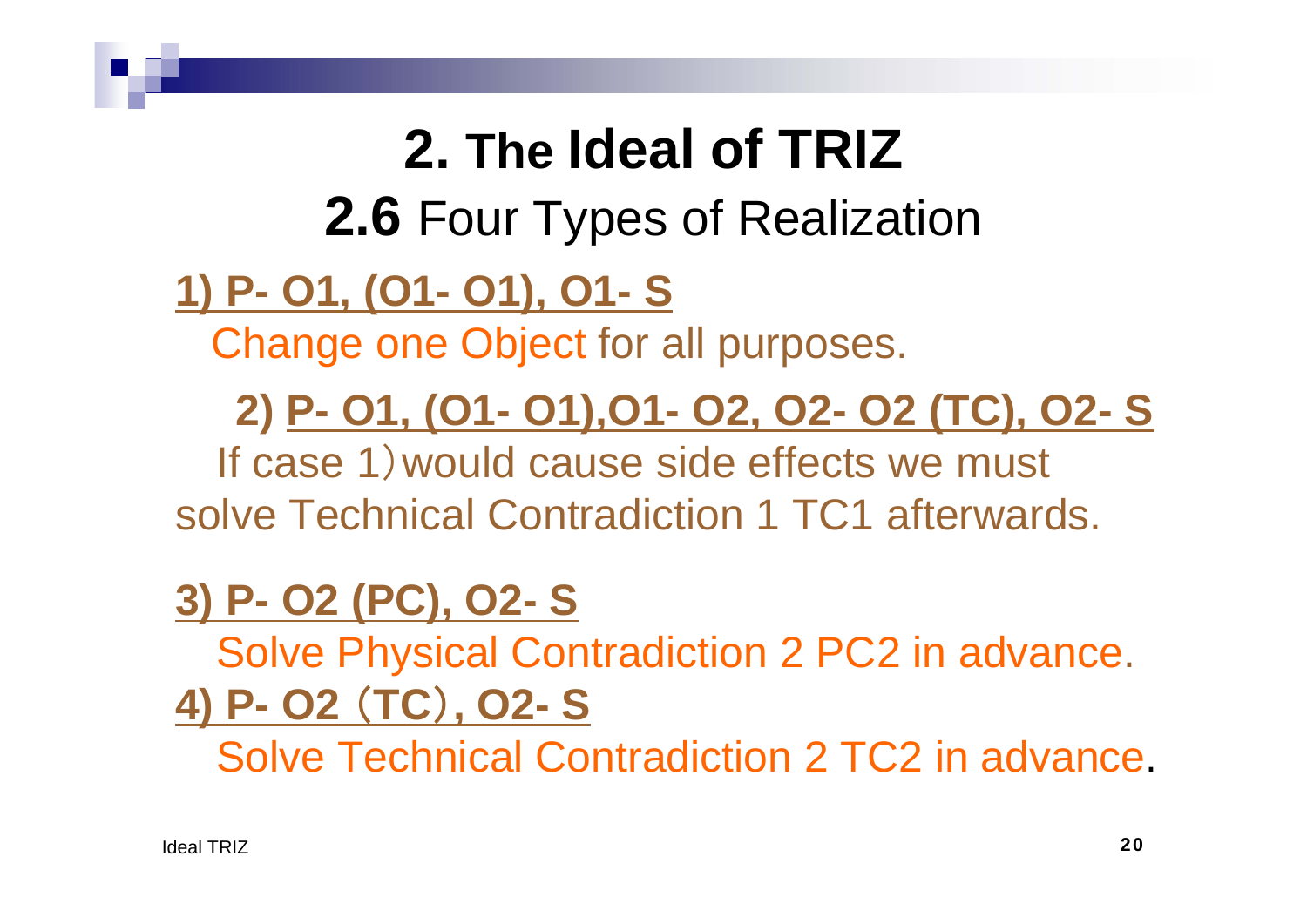#### **Example**: **Acid attack-1** [TS2] [TS3]

Cubes are placed in acid to investigate the effect of various acids on the cubes. The vessel that holds the acid and cube is corroded. Because the acid is so reactive, the vessel must be replaced frequently. Reduce the cost of replacing the vessel.

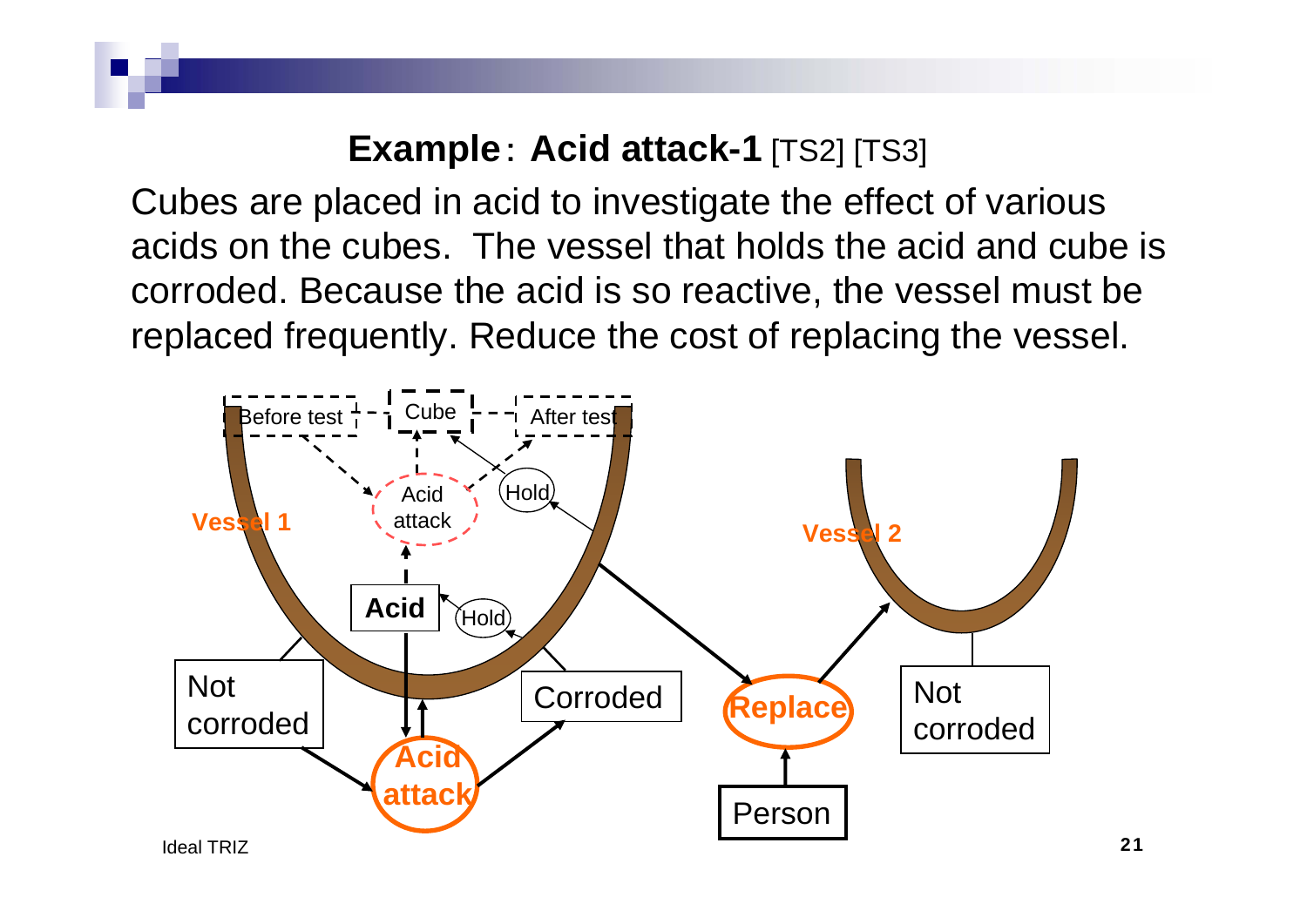#### **Example**: **Acid attack-2**

#### Enumerate System Objects: Cubes, Acid, Vessel (Attribute: cost, its value:C)

#### Enumerate Process Object:

Test of Cubes (Attribute: operating time, its value: t),

Hold Cubes ( Field: Gravity, Centrifugal Force, Surface Tension, Wind

Pressure, Buoyant Force, Current,,)

Corrode Vessel (Attribute: operating time, its value: t), (Attribute: rate of corrosion, its value:replace n times in t )

Replace Vessel( Attribute:cost of vessel, its value:C), (Attribute: cost of work of replace, its value:Cr )

We can enumerate candidates of purposes from any viewpoint of making new function, solving issues or idealizing

Examples of purposes are to

Minimize cost of replacement per unit time (C +Cr) n / t: **1**

Eliminate Process Object that acid corrodes vessel: **2**

Eliminate Process Object to replace vessel: **3**

Ideal TRIZ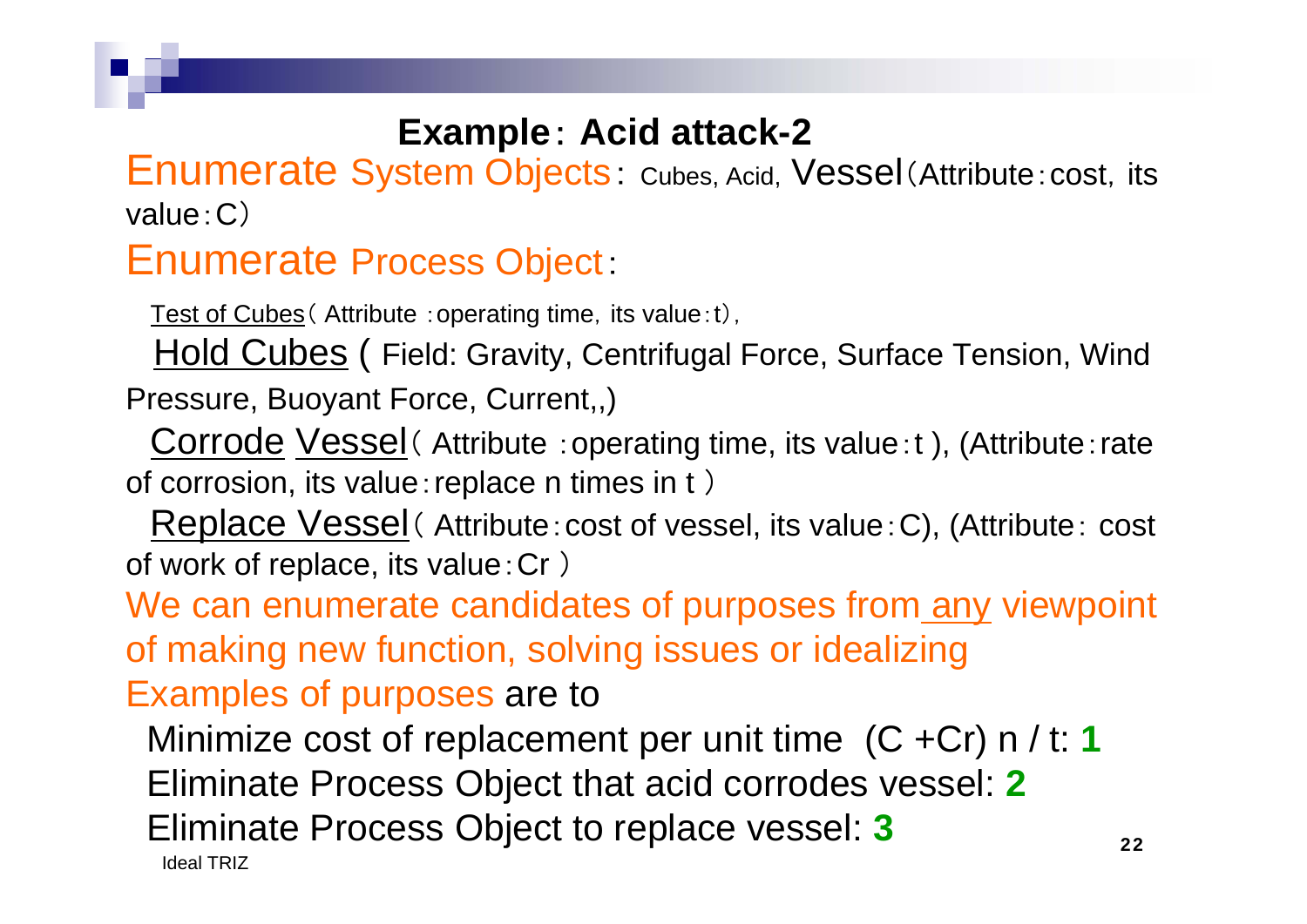#### **Example**: **Acid attack-3**

Example of solution : If we eliminated vessel to eliminate corroding vessel by acid using Principle P, we could not execute test of cube because of a side effect that vessel lost the function to hold acid and cube.



Solve the technical contradiction at various granularity. **Types of Realization 2)**

- 1. Test of cube vs eliminating vessel
- 2. Holding cube and acid vs eliminating vessel
- 3. Contact of acid and cube vs eliminating vessel

(4. Contact of acid and cube vs no contact of acid and vessel)

(5. Acid corrode cube vs acid not corrode vessel)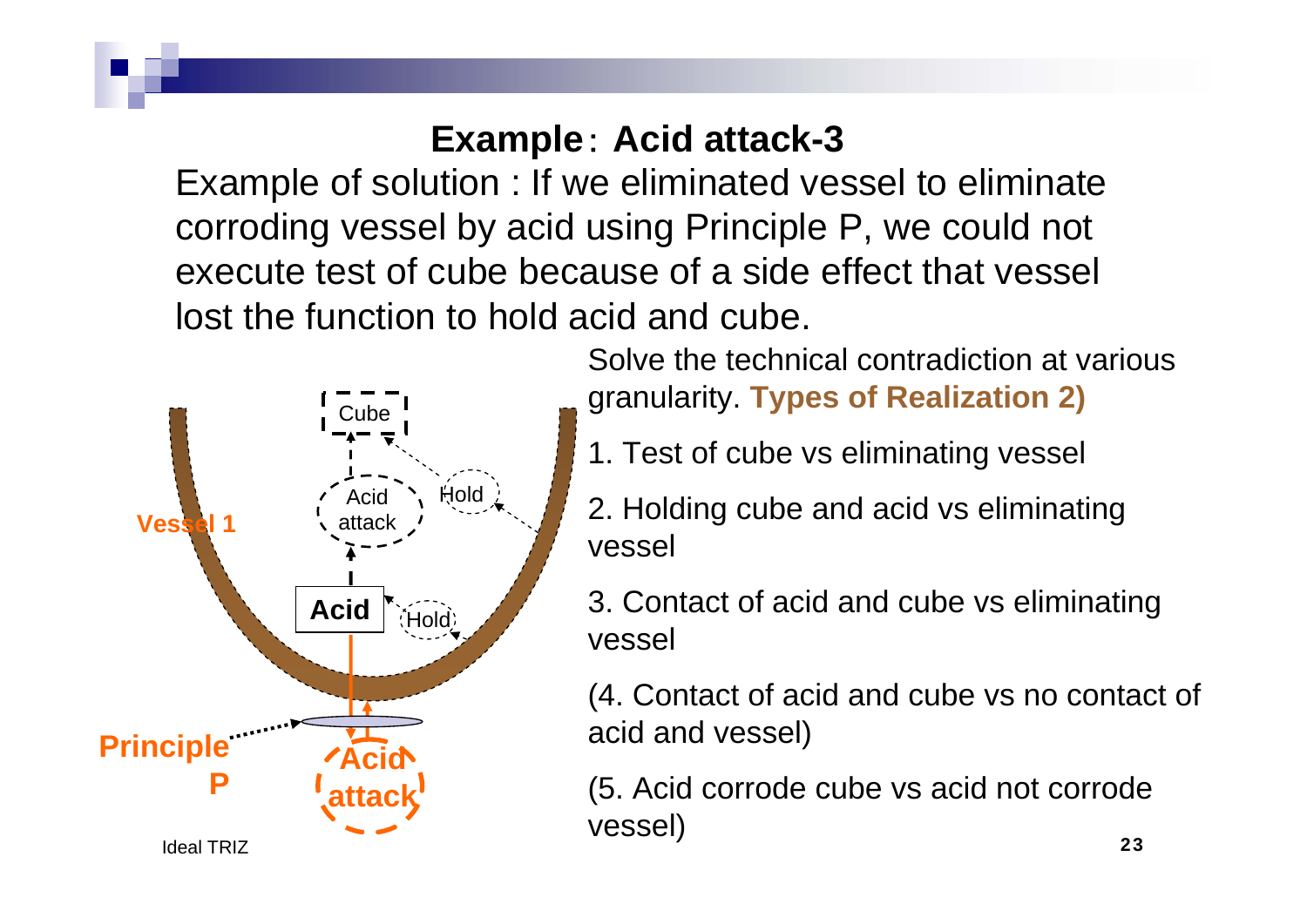# **2. The Ideal of TRIZ 2.7** TRIZ needs

improvements for spread to everyone and advance

- Proper attitude for **Object, granularity, function, purpose, structure of Object and attributes,** Root cause
- **Lack of logical structure and exhaustiveness in object and method**. Mixture of **element, knowledge base** (FAA, Su-F, IS, Effects, Technical Contradiction Contradiction Matrix, 40 Principles, Physical Contradiction, Trend, S-Curve , IFR , Trimming, Resources), **viewpoint** (9 windows, SLP, Ideality) and **total picture/ algorithm** (ASIT, USIT, HTA(Larry Ball), ARIZ, OTSM)
- p. Proper attitude for "institution"
- $\mathcal{L}_{\rm{max}}$ Methods to synthesize (this paper don't deal with)
- Ideal TRIZz 24 ■ Needs to **activate radical thinking for enumeration** which dialectics and TRIZ originally have some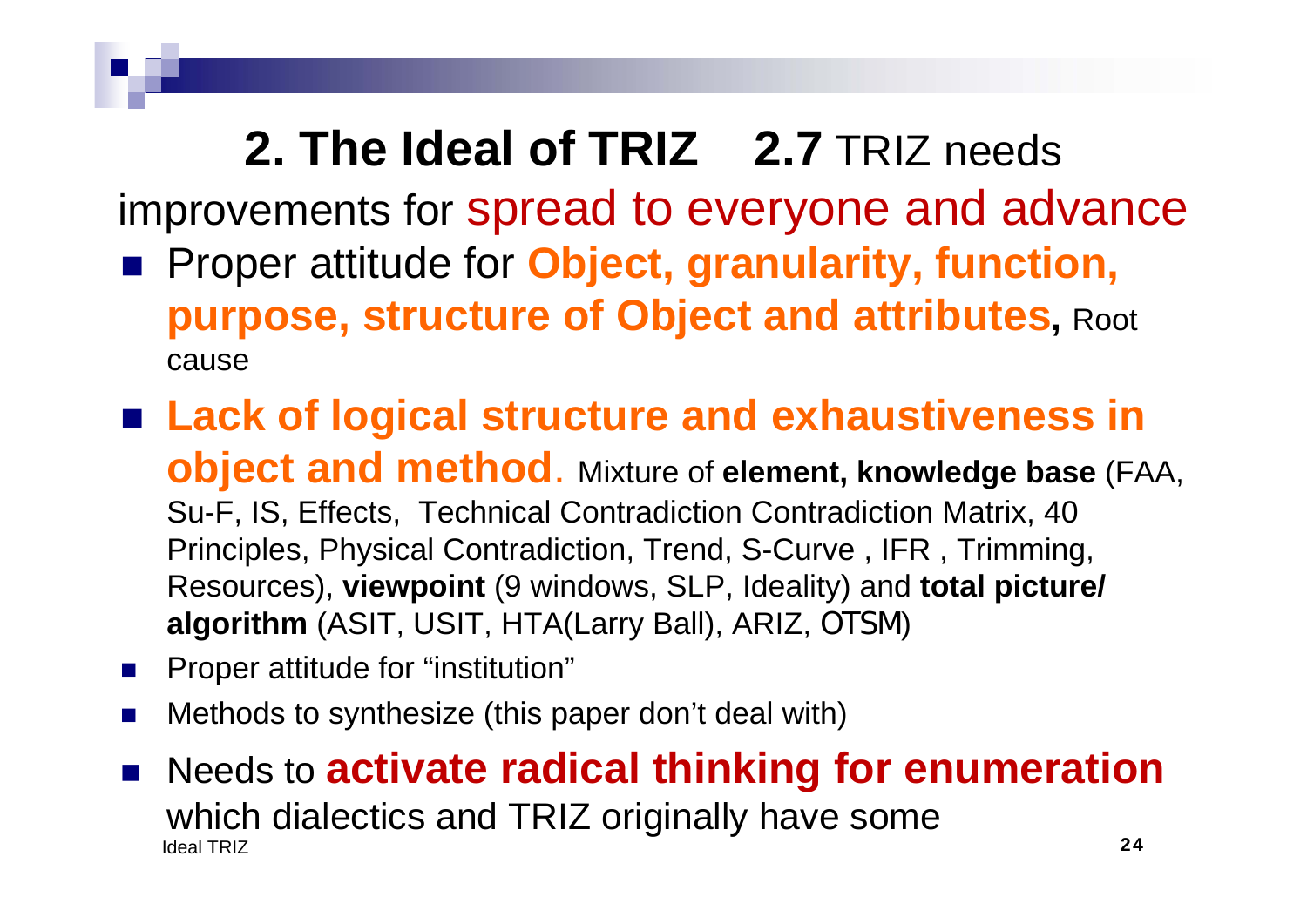#### **3. Radical thinking for enumeration Structure of Contradiction**

| <b>Real World and Attitude</b>                                                                                                                      |                                                                                   |                                                                                                                           |                                                                                                                                                                                                                                                                                                                          | Recognition                                                                                                                                                                                                                                     |
|-----------------------------------------------------------------------------------------------------------------------------------------------------|-----------------------------------------------------------------------------------|---------------------------------------------------------------------------------------------------------------------------|--------------------------------------------------------------------------------------------------------------------------------------------------------------------------------------------------------------------------------------------------------------------------------------------------------------------------|-------------------------------------------------------------------------------------------------------------------------------------------------------------------------------------------------------------------------------------------------|
| $\left( 0 \right)$<br><b>Identity and</b><br><b>Difference</b>                                                                                      | 11)<br><b>Form and</b><br><b>Content</b>                                          | 12)<br><b>Two</b><br><b>attributes</b><br>except Form<br>and Content                                                      | 2)<br>Each part of one<br>body,<br><b>Unity</b>                                                                                                                                                                                                                                                                          | 3)<br><b>Mutually</b><br>dependent two<br>different<br>recognitions                                                                                                                                                                             |
| Two values of<br>one attribute<br><b>PC1, 2</b><br>A state and<br>other state at<br>the same time<br>To be or not to<br>be<br><del>ldeal TRIZ</del> | <b>Two attributes</b><br>of one Object<br><b>Function and</b><br><b>Structure</b> | <b>Two attributes</b><br>(TC1, 2)<br><b>Opposites of</b><br>movement<br>except<br><b>Function and</b><br><b>Structure</b> | <b>History and Logic</b><br>Recognition and<br><b>Action</b><br><b>Purpose and Mean</b><br><b>Spread and Advance</b><br>Objectification and<br><b>Unification</b><br><b>Possession and</b><br>belonging<br><b>Emotion and Logic</b><br><b>Viewpoint and</b><br><b>Attitude</b><br><b>Modesty and</b><br><b>Criticism</b> | <b>Part and Whole</b><br>Phenomenon and<br><b>Essence</b><br>Concreteness and<br>Abstraction<br><b>Granularity and</b><br><b>Inner Structure</b><br><b>Function and</b><br>Granularity<br><b>Definition from</b><br>outside and inside<br>$-25$ |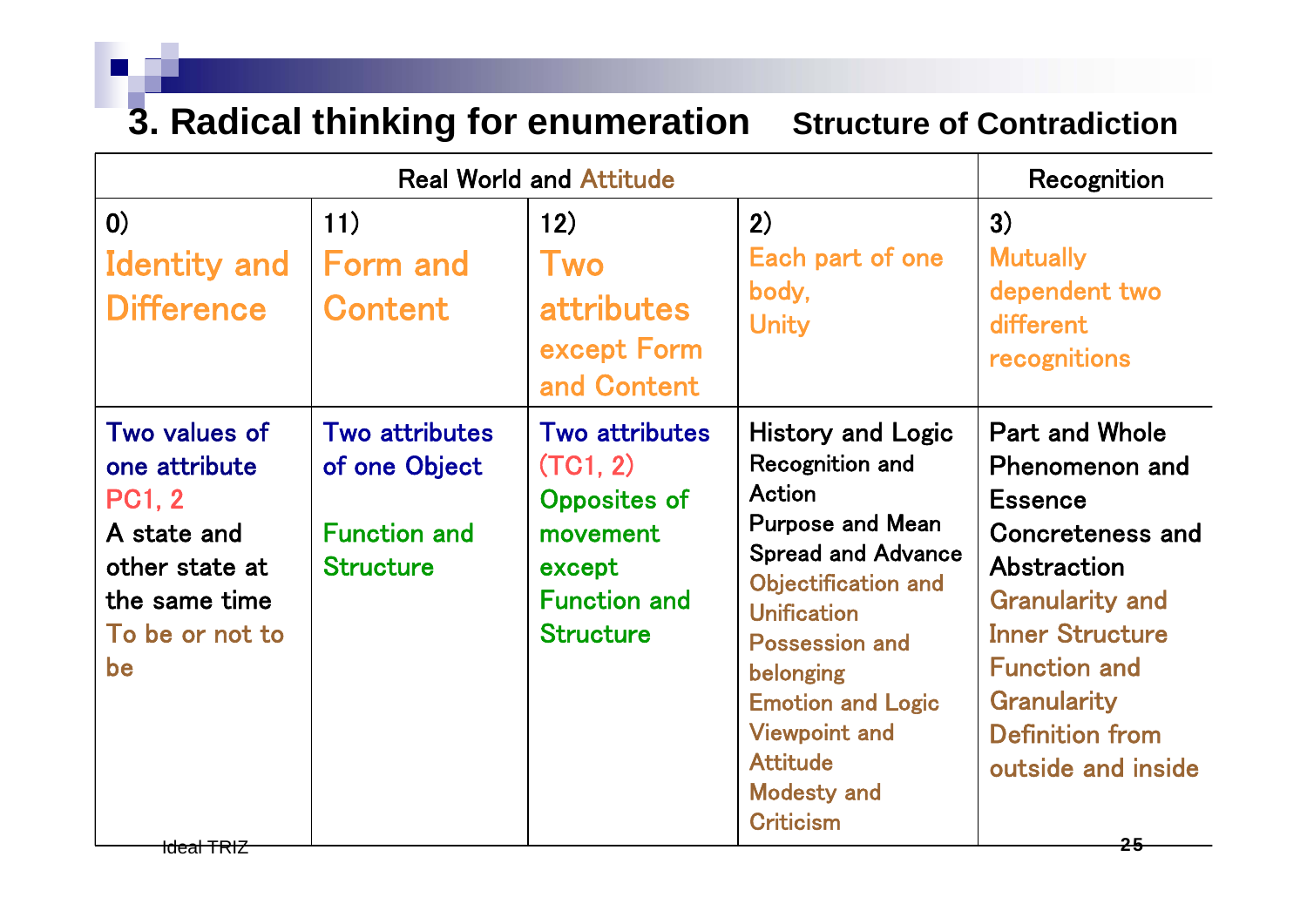### **3. Radical thinking for enumeration 3.1 Attitude at the moment**

### ■ Viewpoint or attitude; "to be or not to be" (PC1)

■ Grasp function and granularity, what is important, PC2 and TC2



PC1 is Physical Contradiction in the real world. PC 2 is PC in TRIZ

 $\frac{1}{P}$   $\frac{1}{P}$   $\frac{1}{P}$   $\frac{1}{Q}$   $\frac{1}{Q}$   $\frac{1}{Q}$   $\frac{1}{Q}$   $\frac{1}{Q}$   $\frac{1}{Q}$   $\frac{1}{Q}$   $\frac{1}{Q}$   $\frac{1}{Q}$   $\frac{1}{Q}$   $\frac{1}{Q}$   $\frac{1}{Q}$   $\frac{1}{Q}$   $\frac{1}{Q}$   $\frac{1}{Q}$   $\frac{1}{Q}$   $\frac{1}{Q}$   $\frac{1}{Q}$   $\frac{1}{Q}$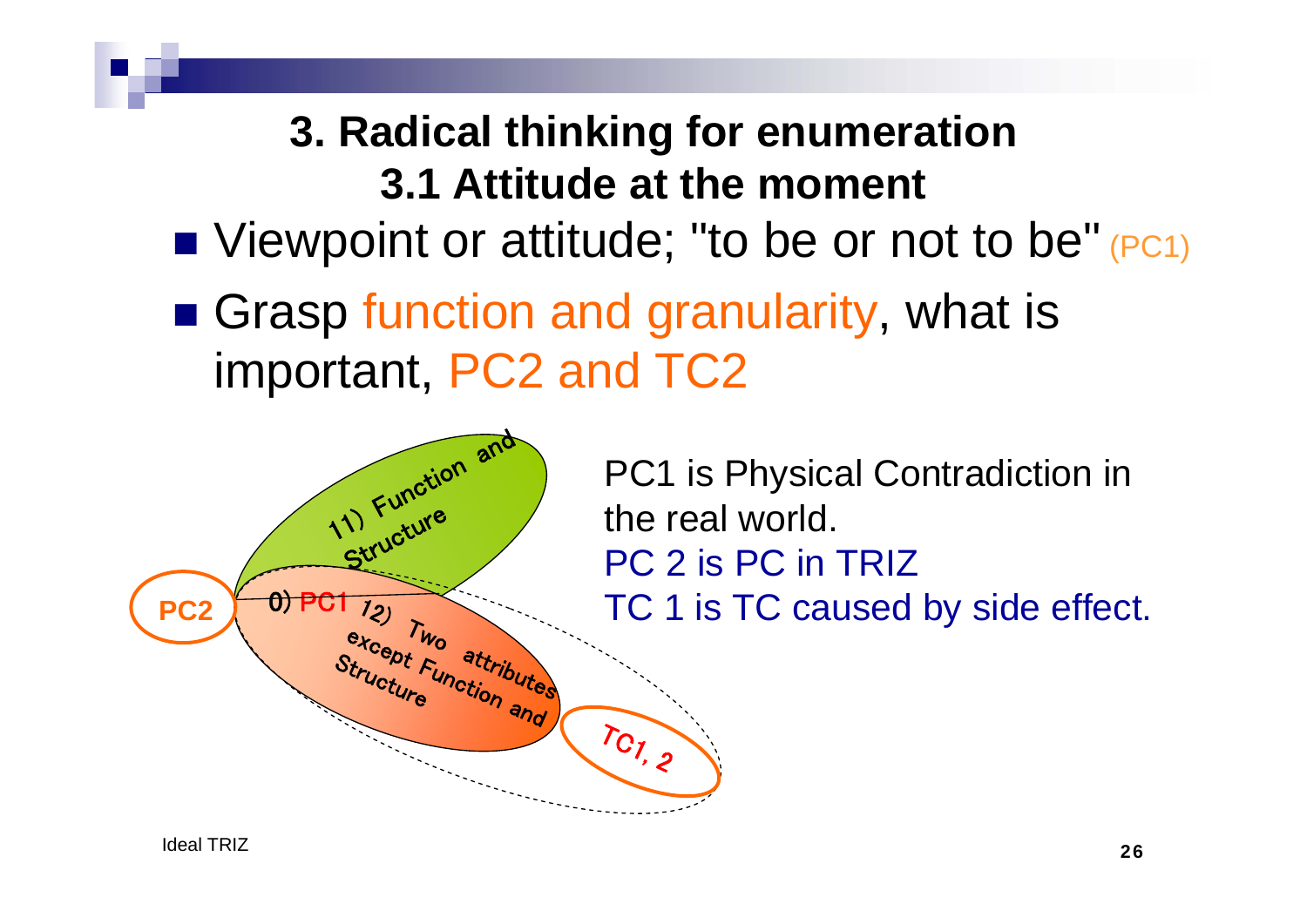#### **3.2 Radical thinking for enumeration**

<mark>changes</mark> የቦም <sub>[F09]</sub> <u>דר המודע במח</u> For systematic knowledge in situation- independent area **Radical thinking for structural enumeration to achieve possible extreme change 1. For systematic knowledge in situationindependent area such as TRIZ** (Recognition) In advance 1) on Object and attributes 2) proposition, law, area, enumerate types of these and place them in the whole. Almost done. e.g.: Definition of Object, Enumeration of opposites, Types of Object, Object change (Change 2)) As to proposition enumerate subjects having the same predicate and change **granularity** of proposition. e.g.: Relation between Physical Contradiction and Technical Contradiction Enumerate elements of input, output and conditions of law and change **each of them and granularity of law** extremely. e.g.: expansion of the law of the mutual transformation of quantitative and qualitative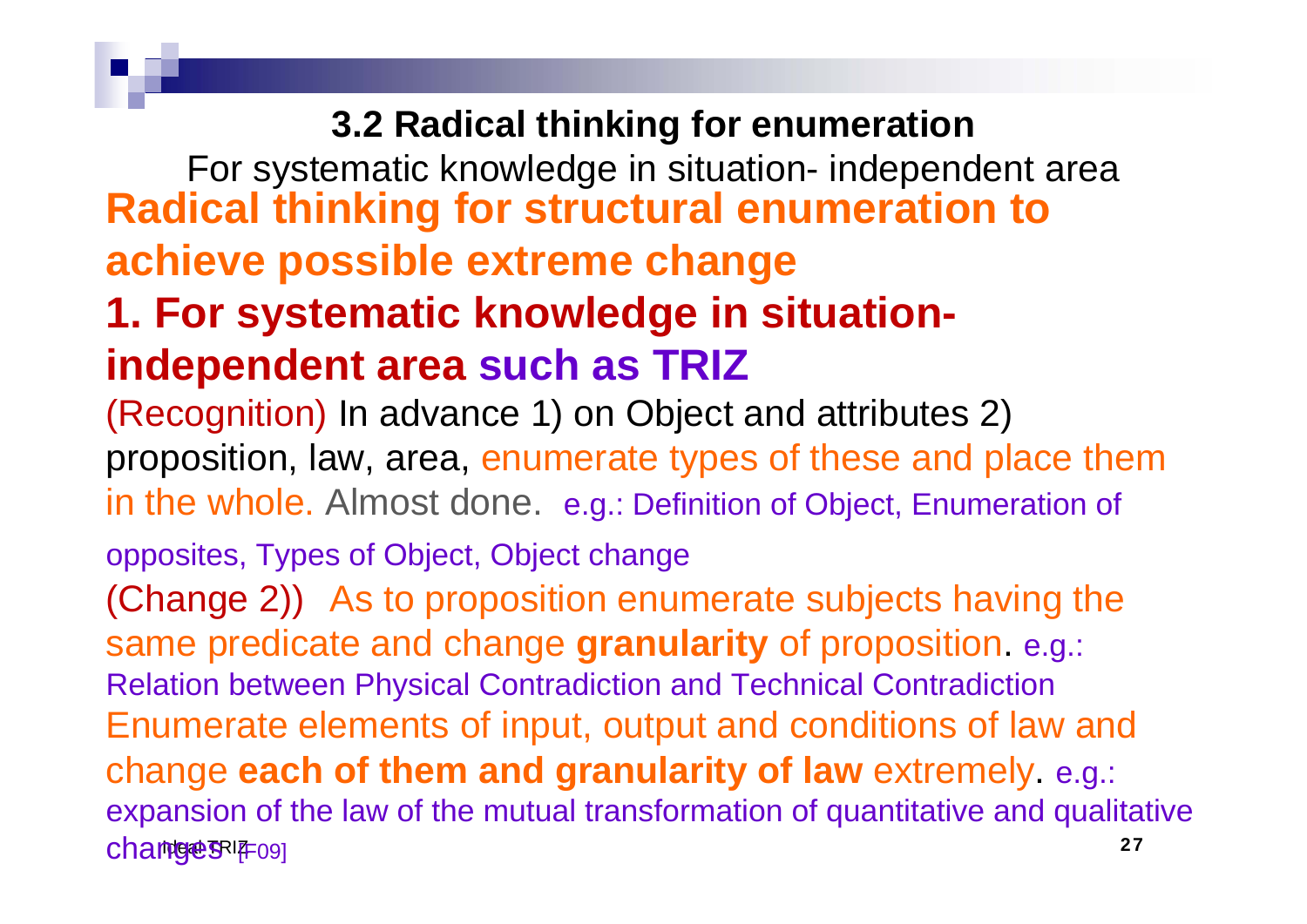#### **3.2 Radical thinking for enumeration**

For situation- dependent area

### **2. In situation- dependent area,** according to the situation, enumerate granularity and value (and purpose which is concrete

value). For each granularity, value and purposes, ・Enumerate attributes, Object from viewpoint of definition from

outside and inside, Object group, their relation and their movement,

・Enumerate method to obtain Object change, candidates of Object change,

・Seek possibility of radical and extreme change for recognition and change.

Changing attributes of Object includes change values of attributes, attributes themselves and change of inner structure. Especially extreme change to minimize attributes is to delete Object.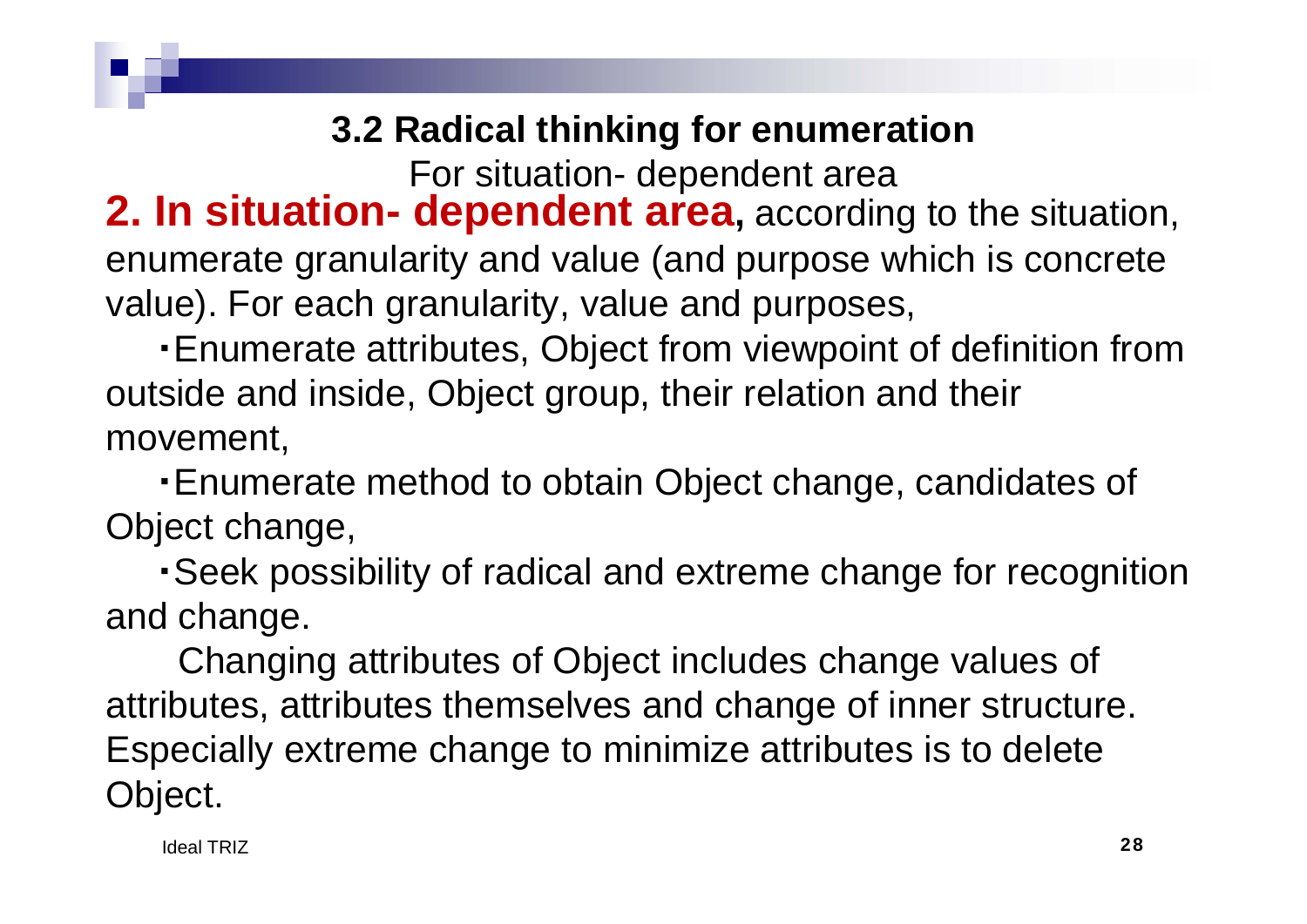# **Conclusion**

- Trial for the Ideal TRIZ is made. Proper attitude for Object, granularity, function, structure of Object and attributes have a possibility to bring about logical structure and exhaustiveness in object and method to TRIZ, preserving existing vast amount of great contents of usual TRIZ. As an example unified method for solution is shown.
- Radical Thinking for Enumeration to recognize and change the Real World bring about the contents of this and previous papers  $[TS1-5]$ Acknowledgement

Prof. Nakagawa Toru for their comments.  $P_{29}$ I express my deep gratitude to Dr. Ellen Domb and